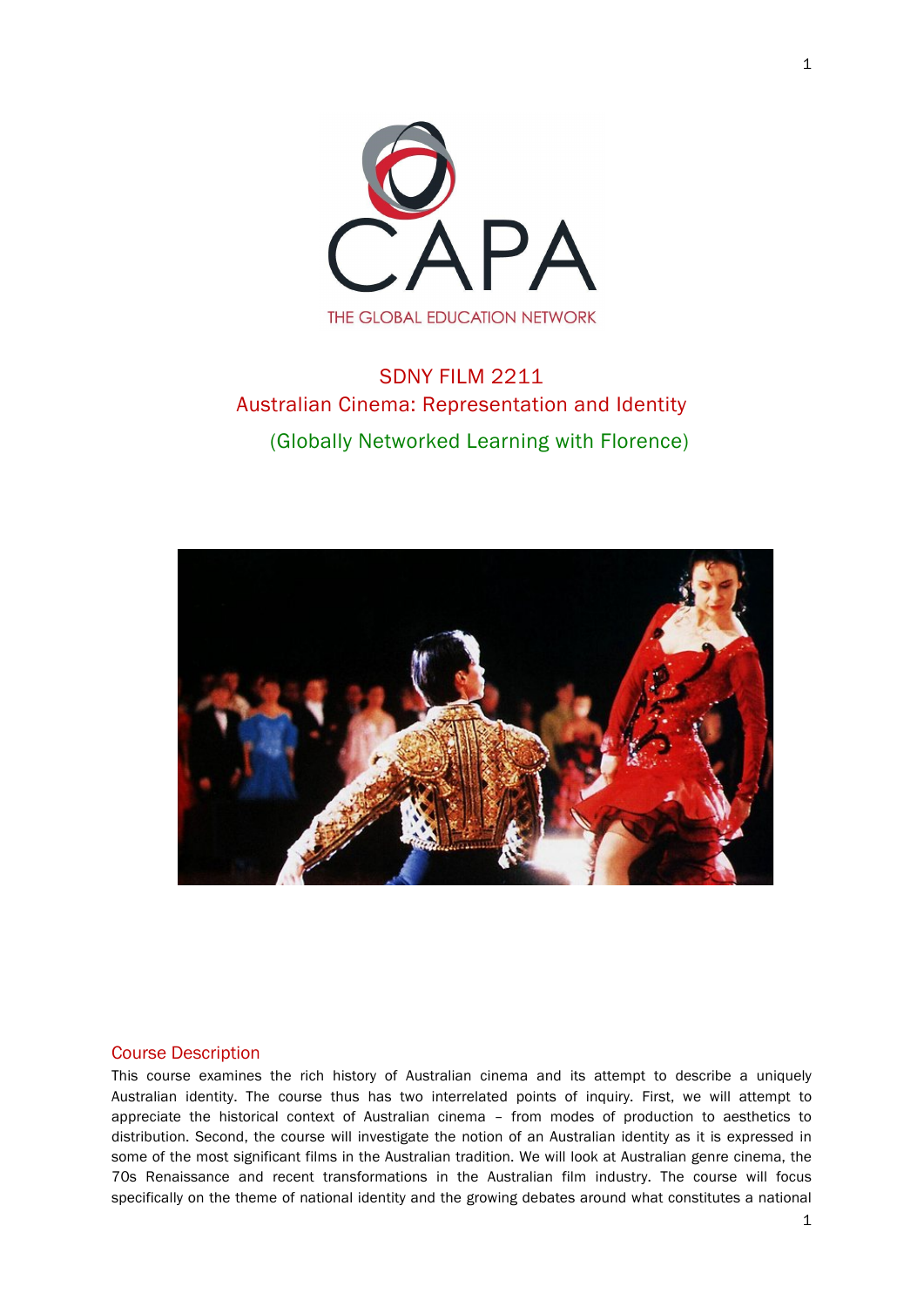cinema. Indeed, a question to be explored is the extent to which Australian films have reflected or determined Australian values. Comparisons with appropriate U.S. values and films are encouraged.

# Course Aims

The main objective of this course is to enable students to engage with important issues of personal and collective, or national identity via the study of notable Australian films. The course will also provide a basic introduction to the field of film studies. At the conclusion of the course, you will be able to confidently address a film as an expression of social, political and aesthetic values.

# Requirements and Prerequisites

Australian Cinema is an introductory-level undergraduate university course.

### Learning Outcomes

At the end of the course students should:

- 1. be able to engage with important issues of personal and collective, or national identity.
- 2. They should also have an introductory knowledge of the field of film studies and
- 3. be able to confidently address a film as an expression of social, political and aesthetic values.
- 4. They should be able to analyse films, showing awareness of their relation to the generic context in which they were produced;
- 5. apply and evaluate critical approaches to the material under analysis;
- 6. argue about different cinematic and cultural aspects of a film,
- 7. supporting the argument with evidence from the text and, where appropriate, with opinions from secondary literature;
- 8. apply critical skills in their analysis of film texts and
- 9. place Australian contemporary cinema within its cultural context.

# Developmental Outcomes

Students should demonstrate: responsibility & accountability, independence & interdependence, goal orientation, self-confidence, resilience, appreciation of differences.

# Class Methodology

The learning program will be a blended mode of activity: online and in class.

Via DVD or online (for example, YouTube, EduTV, Kanopy, etc): will include viewing weekly 'Australian' feature films and doing relevant reading in the student's own time before class.

In class: will be a 2 and a half hour per week session with all the students, consisting of some relatively formal lecture input, plus student-centred seminar periods for discussions, and student presentations. Students will be expected to undertake group and individual presentations on selected relevant topics, and to deliver (preferably using PowerPoint or OHPs or video essay) and defend their analyses on a group and individual basis to the tutor and class colleagues. Students will be referred to specific chapters in recommended books and other relevant material; they will also be encouraged to draw on their own prior learning and film experience; and they will be expected to make active research use of the library, local libraries and online sources (for example but not limited to www.us.imdb.com) to prepare themselves for classes and presentations.

There will also be a Global Networked Learning (SP16 GNL) collaboration with another CAPA centre, in this case with Florence. Globally Networked Learning (GNL) connects connecting students to a global network of learners to gain transnational perspectives on specific topics. This collaborative creative project will be conducted mostly online between the students at the particular centres, who will then report back on their experiences and deliver their work to their home classes.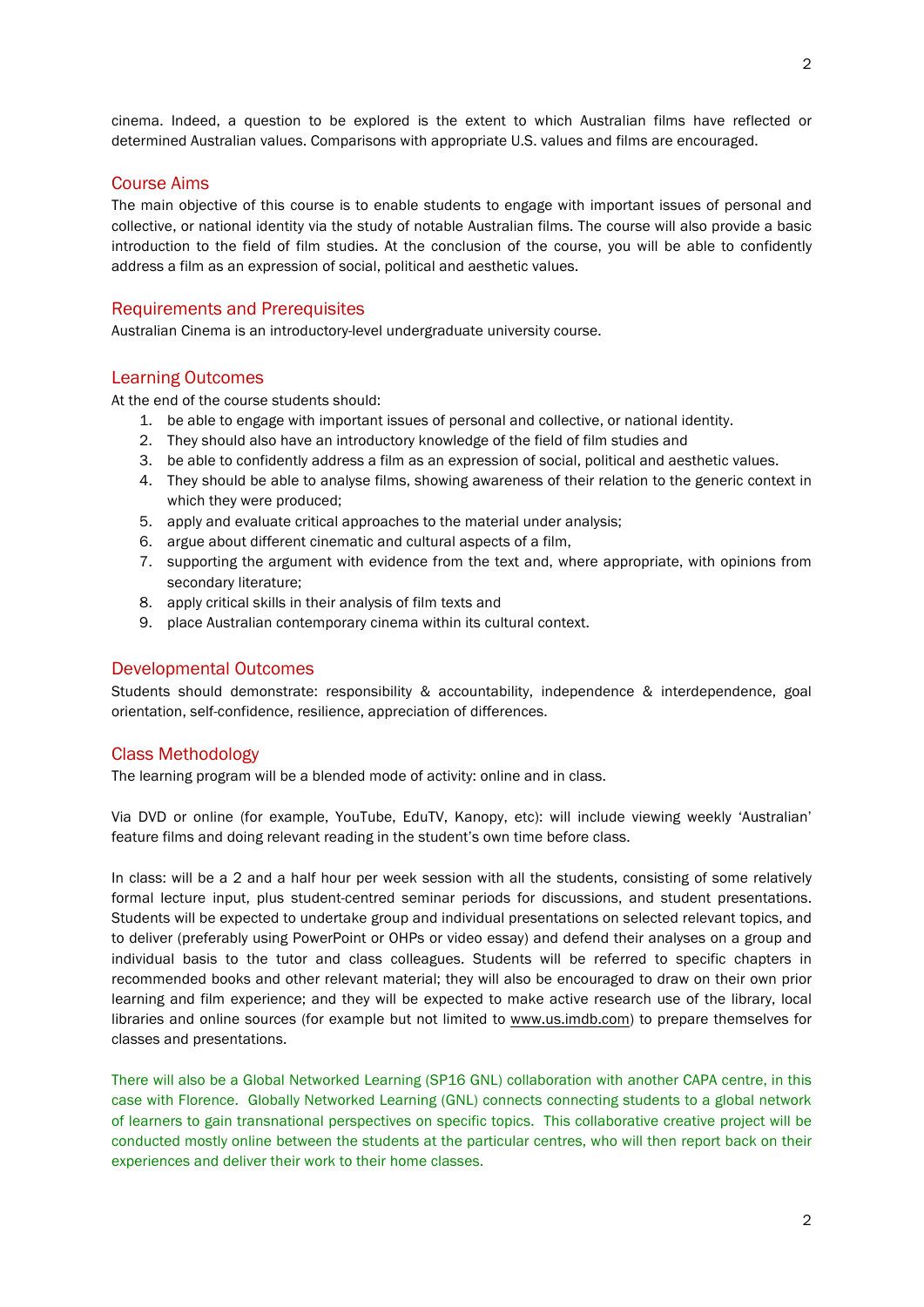# Field Components

CAPA provides the unique opportunity to learn about the city through direct, guided experience. Participation in the field activity(s) for this course is required. You will actively explore the Global City you are currently living in. Furthermore, you will have the chance to collect useful information that will be an invaluable resource for the essays/papers/projects assigned in this course.

The assigned field component(s) are:

Students may undertake an external event or activity as a group with their teacher. This term it may be a field trip to TBA. Students are also required, in their own time, to attend screenings of two Australian feature films at a cinema of their choice. These activities will count as graded components of the course curriculum. In addition, Sydney hosts a range of film festivals and students are encouraged to attend at least one screening at a festival during the course.

Students are strongly encouraged to participate in co-curricular program activities, among which the following are suggested:

Hyde Park Barracks – Resonant with session on early pioneers of Australian cinema

Anzac Memorial – Resonant with session on White Male-Dominated History Films; Heroism, War and Gallipoli

Sydney Observatory: Dreamtime Astronomy (Tuesdays and Thursdays) – Resonant with sessions on Indigenous filmmaking

# Mid-Term & Final Exams

The mid-term exam consists of:

Multiple choice quiz (and possibly short questions with open answers) on topics covered until that point in class (1 hour).

The final exam consists of:

A series of questions to be answered in short essay style responses on themes and topics covered throughout the course (2 hours).

# Assessment & Grading

| <b>TASK</b>                                     | PERCENTAGE | SLO.        |
|-------------------------------------------------|------------|-------------|
| 1. Participation                                | 10%        | 1,2,4,5,6   |
| 2. Prepare and Deliver an Australian Film class | 25%        | $3-9$       |
| 3. Mid Term Exam                                | 15%        | 1.2.3.8.9   |
| 4. GNL Collaboration and Class Presentation     | 25%        | 1,2,3,4,6,9 |
| 5. End of Term Exam                             | 25%        | $1-9$       |

| <b>DESCRIPTOR</b>                    | ALPHA | <b>NUMERIC</b> | <b>GPA</b> | REQUIREMENT/EXPECTATION                                                                                                                                                                                                                                                                                                       |
|--------------------------------------|-------|----------------|------------|-------------------------------------------------------------------------------------------------------------------------------------------------------------------------------------------------------------------------------------------------------------------------------------------------------------------------------|
| Outstanding<br>(High<br>Distinction) | A     | $93+$          | 4.0        | Maximum grade: In addition to description for grade<br>"A-", the student shows detailed understanding of<br>materials about which he or she can show<br>independent analytical ability. This means the<br>question an issue from different<br>ability<br>to<br>perspectives and evaluate responses in an objective<br>manner. |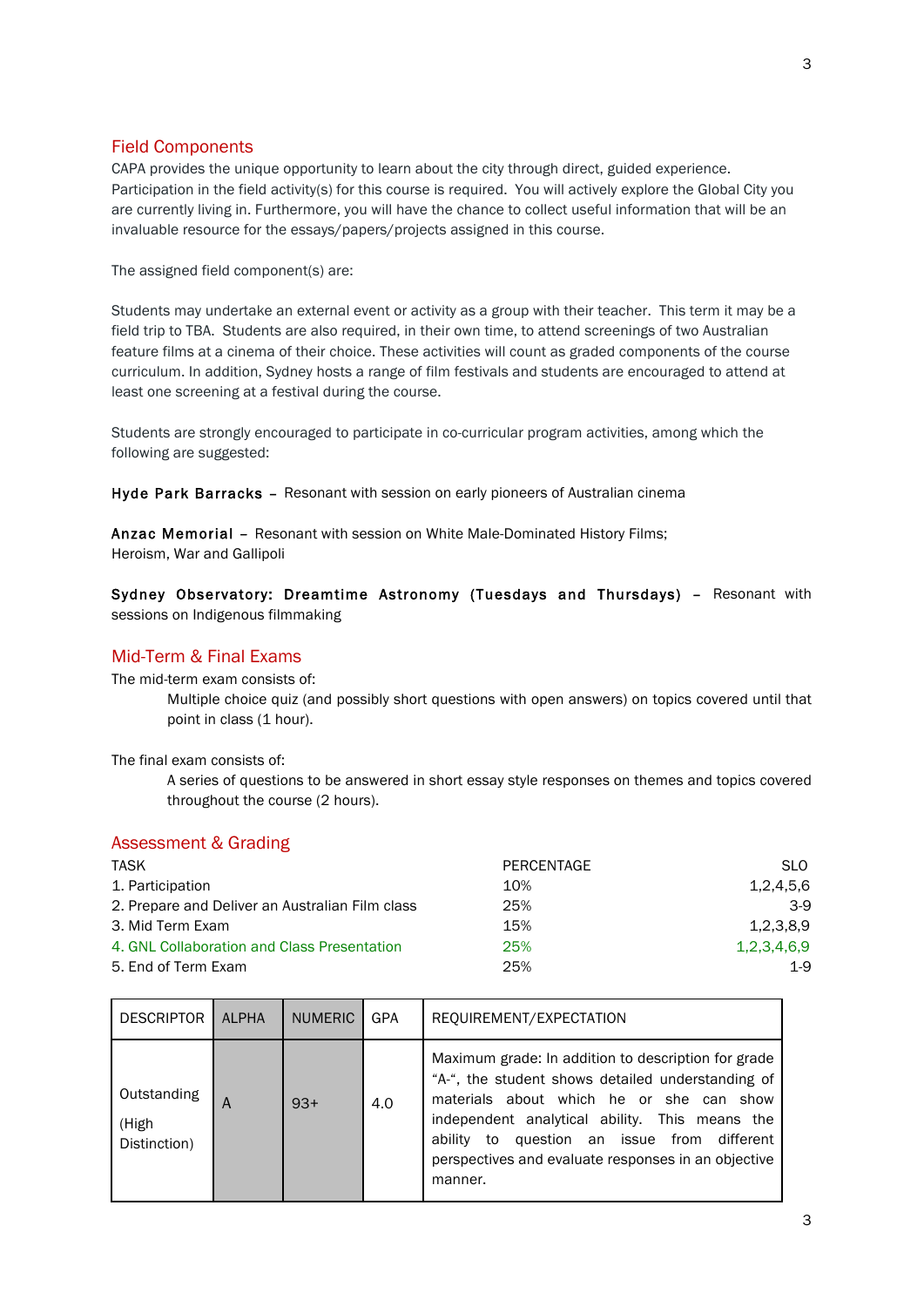| Excellent<br>(Distinction)                      | A-        | $90 - 92$ | 3.7                                    | Student shows understanding of literature beyond<br>the textbook/class hand-outs/class notes, and the<br>work shows a high level of independent thought,<br>presents informed and insightful discussion and<br>demonstrates<br>well-developed<br>a<br>capacity<br>for<br>evaluation.                                                                     |
|-------------------------------------------------|-----------|-----------|----------------------------------------|----------------------------------------------------------------------------------------------------------------------------------------------------------------------------------------------------------------------------------------------------------------------------------------------------------------------------------------------------------|
| Very good<br>(High Credit)                      | B+        | $87 - 89$ | 3.3                                    | Shows evidence of a capacity to generalise from the<br>taught content, or the material in literature, or from<br>class lectures in an informed manner. Also, the<br>work demonstrates a capacity to integrate personal<br>reflection into the discussion and an appreciation of<br>a range of different perspectives.                                    |
| Good<br>(Credit)                                | B         | $83 - 86$ | 3.0                                    | The work is well organised and contains coherent or<br>logical argumentation and presentation.                                                                                                                                                                                                                                                           |
| Good<br>(Credit)                                | <b>B-</b> | $80 - 82$ | 2.7                                    | Student shows understanding of literature beyond<br>the textbook and/or notes, and, there is evidence of<br>additional reading.                                                                                                                                                                                                                          |
| Average<br>(Good Pass)                          | $C+$      | 77-79     | 2.3                                    | The work demonstrates a capacity to integrate<br>research into the discussion<br>and<br>a<br>critical<br>οf<br>of<br>appreciation<br>theoretical<br>a<br>range<br>perspectives. Also, the work demonstrates a clear<br>understanding of the question and its theoretical<br>implications<br>and<br>demonstrates<br>evidence<br>οf<br>additional reading. |
| Adequate<br>(Pass)                              | С         | $73 - 76$ | 2.0                                    | Shows clear understanding and some insight into<br>the material in the textbook and notes, but not<br>beyond. A deficiency in understanding the material<br>may be compensated by evidence of independent<br>thought and effort related to the subject matter.                                                                                           |
| <b>Below</b><br>Average<br>(Borderline<br>Pass) | C-        | 70-72     | 1.7                                    | Shows some understanding of the material in the<br>textbook and notes. A deficiency in any of the above<br>may be compensated by evidence of independent<br>thought related to the subject matter.                                                                                                                                                       |
| Inadequate<br>(Borderline<br>Fail)              | D+        | $67 - 69$ | 1.3                                    | Fails to show a clear understanding or much insight<br>into the material in the textbook and notes                                                                                                                                                                                                                                                       |
| Poor<br>(Fail)                                  | D         | $60 - 66$ | 0.7<br>$\overline{\phantom{m}}$<br>1.0 | Besides the above for D+, student has not shown<br>interest or engagement in the class work or study.                                                                                                                                                                                                                                                    |
| Poor<br>(Fail)                                  | F         | <60       | 0                                      | Shows little or no understanding of any of the<br>material                                                                                                                                                                                                                                                                                               |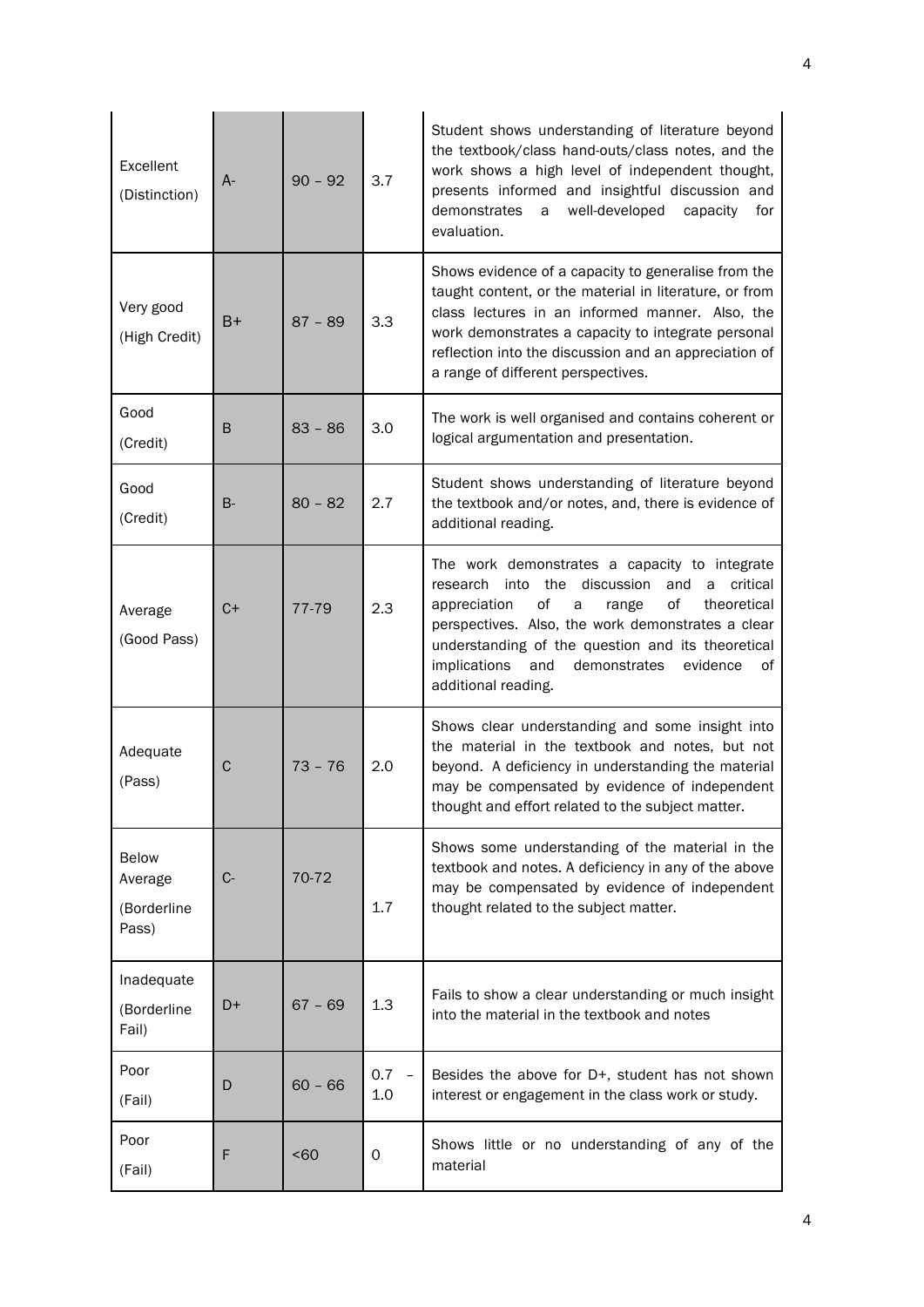| Incomplete |  |  |  | Please see CAPA policy in the Faculty Handbook. |
|------------|--|--|--|-------------------------------------------------|
|------------|--|--|--|-------------------------------------------------|

# 1. Participation

Seminar participation enables you to engage with course material, to contribute your ideas to the class, as well as to learn from the ideas of others

Please review the following table as a guide:

| Grade     | <b>Discussion</b>                                                                                                                                                            | Reading                                                                                                                                           |
|-----------|------------------------------------------------------------------------------------------------------------------------------------------------------------------------------|---------------------------------------------------------------------------------------------------------------------------------------------------|
| A range   | Excellent: consistent contributor;<br><b>offers</b> original analysis and comments;<br>always has ideas on topics of the readings;<br>takes care not to dominate discussion. | Obviously has completed all readings;<br>intelligently uses resultant understanding<br>to formulate comments and questions for<br>the discussion. |
| B+        | Very Good: frequent, willing, and<br>able contributor; generally offers thoughtful<br>comments based on the readings.                                                        | Has done most of the readings; provides<br>competent analysis of the readings and<br>applies insights from class appropriately.                   |
| $B / B$ - | Satisfactory: frequent contributor;<br><b>basic</b> grasp of key concepts but little<br>original insight; comments/questions are of<br>a general nature.                     | Displays familiarity with some readings<br>and related concepts, but tends not to<br>analyse them.                                                |
| C range   | sporadic contributor;<br>Poor:<br>comments/questions betray<br>lack<br>0f<br>understanding of key concepts; often<br>digresses in unhelpful ways.                            | Displays familiarity with few readings;<br>rarely demonstrates analytical thought.                                                                |
| D / F     | Very Poor: rarely speaks; merely<br>quotes text or repeats own comments or<br>those of others.                                                                               | Little to no apparent familiarity with<br>assigned<br>material or<br>application<br>to<br>relevant discussion.                                    |

# 2. Prepare and Deliver an Australian Film Class

Duration: 20-25 minutes, plus question time

Due: Between Seminars 2 and 11 (multiple individual presentations per week.)

This will be a live verbal presentation with powerpoint or equivalent visual accompaniment. Alternatively you may present your work as a 'video essay' compressed to 5-10 minutes maximum, which you may screen in class. Your presentation may also include appropriate handouts, including projected homework assignments.

For either presentation format, you must be ready to respond to questions from the teacher and class. Please note, if your teacher notices major gaps in your analysis, he or she may ask you about these and your verbal response will be your opportunity to make up for otherwise lost marks.

Upload to CANVAS a copy of all these materials as part of your assessment within three days of completing this presentation. Make sure that they include at least the scaffold of your film analysis, appropriate referencing and a bibliography.

This is your chance to put into practice some of the key principles you are learning in this course by preparing a class that you can teach to your own students and/or colleagues on your return to your country.

You must present your critical analysis of either the film designated to be watched that week by all the students prior to attending class *or* an associated film which has not been designated to be watched by all the students before the class. For those presenting on the later, lists of suggestions are provided in the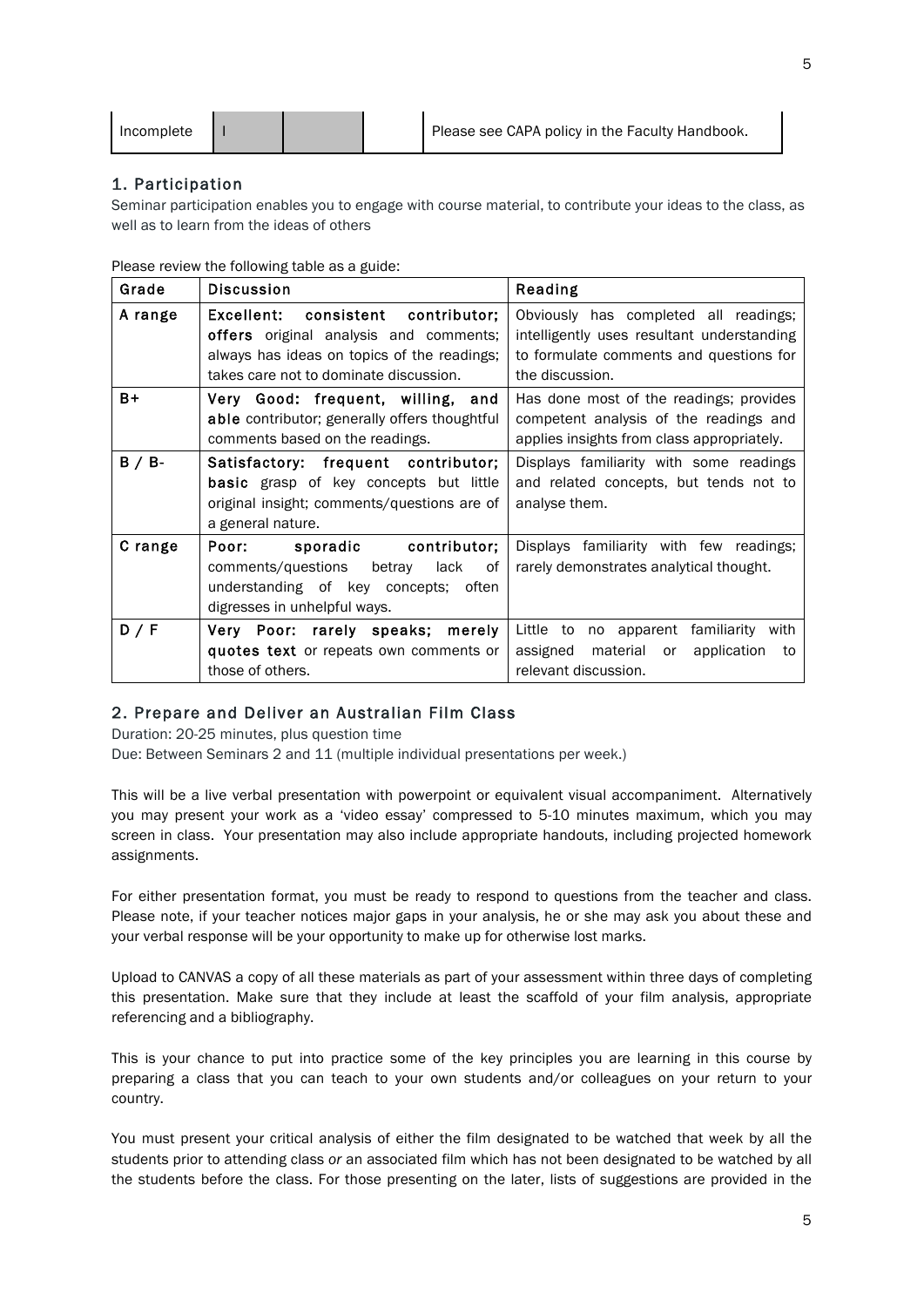Weekly Schedule which coincide in some way with the main film of that particular week, though you may also select outside of these if you can demonstrate some kind of appropriate connection to the featured films and/or to the key themes in the course.

You may analyse the whole film or focus on one or two scenes, which you nonetheless must situate in the context of the whole. You should support your argument using the secondary source material available – but this should not substitute for a close analytical response to the film/s. As part of your presentation you may screen short excerpts, along with a discussion that situates the work in its historical, social, political, aesthetic, production and distribution contexts and its place within the body of the work of the key artists involved. Elucidate your selection's themes and how these are expressed through cinematic choices. These might include concept, scenario/script, casting, choreography, directing style, design (costume, set or production, any special effects, digital effects), performance style, cinematography (camera framing, movement, lighting), editing, sound, music, grading, titles and credits.

Please keep your summary of the film's story brief. This assignment should primarily be a critical analysis. It should have a coherent and developed argument regarding the film and its negotiation of Australian national identity (or lack thereof). Remember that you also want to enthuse and delight in your presentation, encouraging an interest in Australian film in your students.

Please upload your notes, and/or powerpoints, and/or video essays to CANVAS within three days after the completion of this presentation.

# 3. Mid-Term Exam

Duration: 1 hour Due: Seminar 6 (taken in class)

The mid-term exam consists of:

Multiple choice quiz (and possibly short questions with open answers) on topics covered until that point in class .

4. Global Networked Learning (GNL) Collaboration and Class Presentation Duration: 10 minutes, including introduction, film screening and Q & A Due: Check-in updates due in weeks 4, 5 and 10 (Sydney), 5, 6 and 11 (Florence); final presentations in weeks 11 and 12 (Sydney), weeks 12 and 13 (Florence), voting for top three week 13 (Sydney), week 14 (Florence).

### Global Networked Learning project (GLN)

### *Collaborating Teams*

Students from Florence and Sydney Cinema Classes will be sorted in groups of two*.*

# *Global Networked Learning (GNL) task*

Your collaboration with your fellow students in Sydney will be a creative one informed by sharing your study and research of the national cinemas you will be studying. To begin, please note the following THEMES and TROPES.

# Key *themes* resonating with each national Cinema:

- *\*\** gender and sexuality
- <sup>n</sup> the environment
- $\bullet$  indigenous and marginalized groups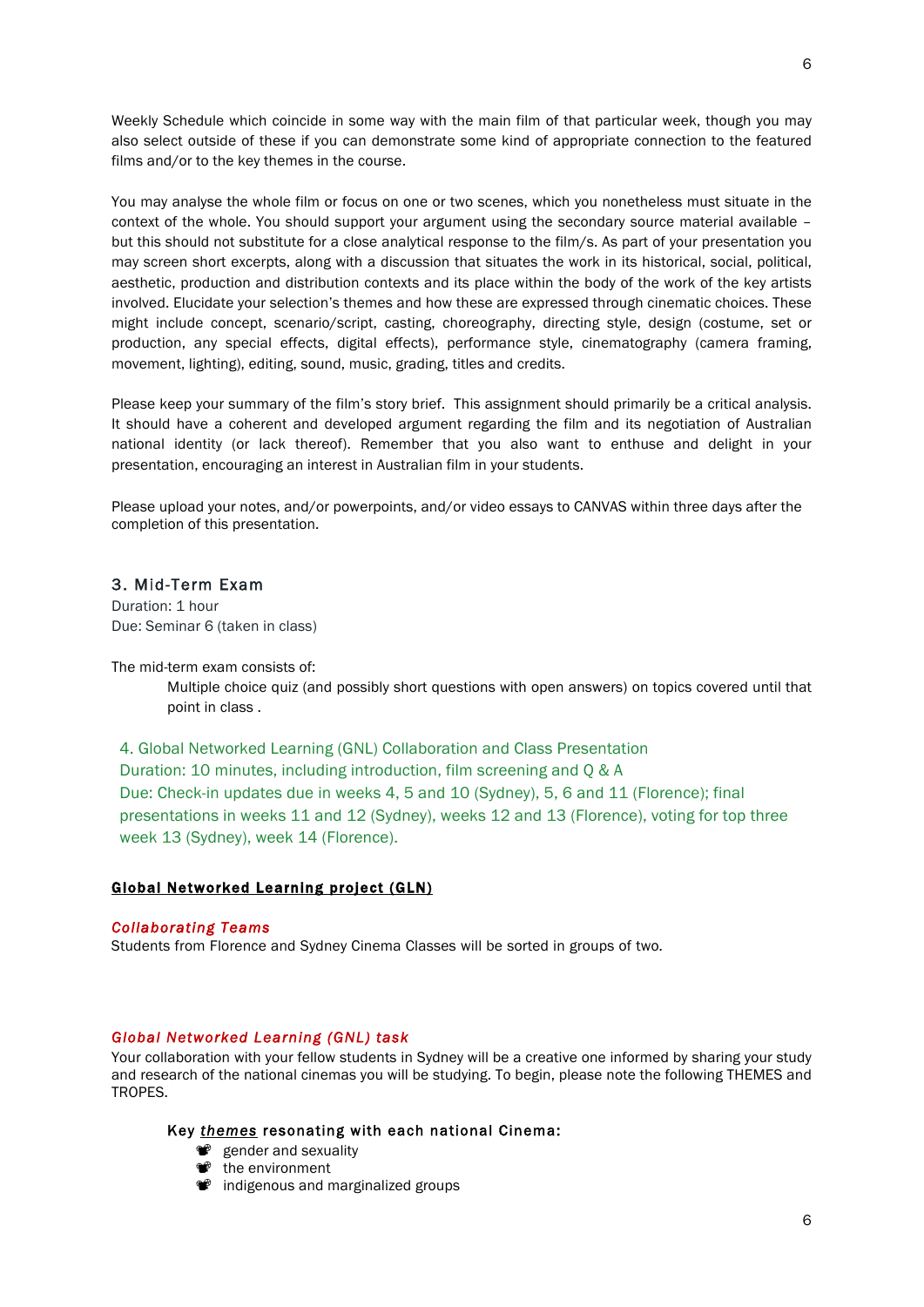- $\bullet$  the position of women in society
- $\bullet$  images of masculinity
- $\bullet$  immigration and emigration
- <sup>●</sup> globalization
- $\bullet$  national stereotypes
- **<sup>\*</sup>** racism and struggle for integration
- $\bullet$  political authority and violence

# Key *tropes* of Italian Cinema

- *T* family and the crisis of one the traditional pillars of Italian society
- **\*\*** penetration of organized crime in every day's life
- $\bullet$  the struggle of new immigrants to integrate in contemporary Italian society
- we are racist but we are trying to give up
- $\bullet$  *diversity* in a traditional society that is changing more and more every day
- $\bullet$  once we were terrorist: what is left of that dark era?
- The creative ways to cope with the economic crisis and growing unemployment rate
- " the heritage of the glorious 'commedia all'italiana' (comedy the Italian way) of the 60s: picturing reality through the strength of the stereotypes is still a way to depict society?

## *Key tropes of Australian Cinema*

- $\bullet$  the transforming power of the bush
- $\bullet$  enclosure, restriction and entrapment
- $\bullet$  heroic failure against impossible odds
- $\bullet$  learning to accept the status quo rather than attempt to effect change
- " larrikin and illegal activity as an attempt to get out from uner from the oppressive inherited mother culture
- " quirky characters finally breaking out of constricting familial and social conditions
- $\bullet$  a brash style that rewires cultural inheritances in a celebration a postmodern cultural pastiche and parody

In each of the designated groups, students pick at least one of the assigned THEMES (they may choose more), and work together on the following collaborative exercise, using preferably the Discussion space, the built-in Kaltura application and the Media Gallery available in the CANVAS platform. They are requested to:

- 1. Report on their progress to their faculty and classmates at designated times before final delivery, giving a brief summary of the idea and the development of their collaboration. Take on board feedback and seek assistance as (and if) needed.
- 2. Write up the collaborative treatment and make also a short video presentation of your idea: 3 to 5 minutes for every group, with each student taking an equal part. If there are more students in a group, the video should be proportionately longer.
- 3. The video might be:
	- $\bullet$  a summary of the story (but It is respectfully suggested NOT to read the script in a rather dry and boring fashion staring at the built-in camera of a computer!)
	- $\bullet$  an introduction to the main features of your treatment
	- $\bullet$  a description of how the themes and tropes work
	- $\bullet$  a description of how this idea would be realized cinematically
	- $\bullet$  a trailer (for the most skilled)
	- $\bullet$  in an ideal world, all of the above however you may spread your delivery of ideas across the platforms of the video, the treatment and your live presentation without duplication.
- 4. The films will be screened and discussed in class, introduced by the relevant student, who must also respond to questions from their faculty and class. Videos must be uploaded to Canvas before the due dates for the final presentations. Thereafter they may be reuploaded to take on board relevant feedback. (Please check that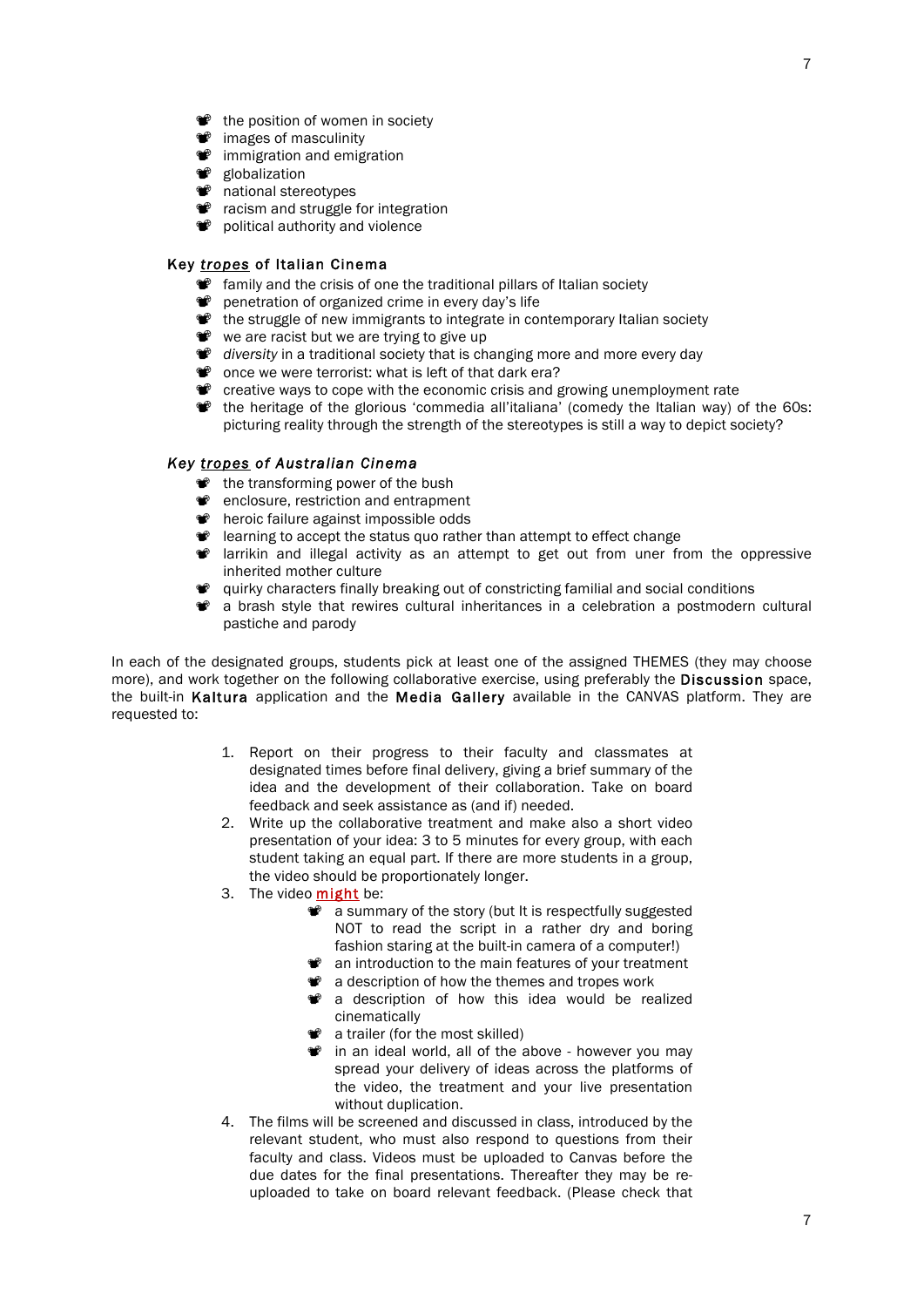the films are in the correct Canvas Media Gallery and that they play back easily. And please make it clear if you are re-uploading your work for final assessment after in class feedback from your presentation.)

### *GNL Learning Outcomes*

By the end of the course, within the GNL project, students should be able to:

- " Show their understand of the basics of cinematic storytelling and grammar by creating a three-page film treatment for a feature film, set on the background of a particular story world, which unfolds a clear dramatic conflict between a protagonist and an antagonist and includes a range of supporting characters whose actions reflect a spectrum of points of view around the central themes being debated.
- Show how the THEME (or themes) that they have selected from the assigned list is (are) relevant to the history of both national cinemas involved by weaving into the above 3-page film treatment at least 2 of the listed TROPES of each national cinema tradition (at least 4 altogether).
- Show that they are able to create a short video presentation of their idea (with each student taking an equal part) including the following elements:
	- $\mathscr{P}$  A synopsis of the story
	- $\mathscr{I}$  Its relationship with themes and tropes
	- $\mathscr S$  How they would imagine their story in practical filmmaking terms
- **<sup>\*</sup>** Show through the writing of the *Film Treatments* and the making of the videos that students can synthesize their understanding of both national cinema traditions

# *Globally Networked Learning Methodology*

# *In-class Introduction to the GNL Project:*

**\*\*** Faculty in both locations will to go over the main GNL collaborative task, including discussing the broad ideas about cinematic conventions being brought up in the exercise, as well as what is a *treatment* and what are students expected to produce with their video presentations

#### *Check-ins:*

- $\bullet$  in the CANVAS **Discussion** space (and/or in class) students must briefly report on the status of their GNL collaboration to the teacher (and the class) and take on board any feedback.
- " These will be the dates of the check-ins:
	- $|1|$  weeks 4, 5 and 10 (Sydney)
	- $\Box$  weeks 5, 6 and 11 (Florence)

### *Presentations of Final Projects:*

- $\Box$  weeks 11 and 12 (Sydney)
- 1 weeks 12 and 13 (Florence)

### *Voting for top three projects that will be awarded extra credits:*

- $\ddot{1}$  week 13 (Sydney)
- $\ddot{1}$  week 14 (Florence)

# *Peer to peer and faculty assessment:*

- " Students will be asked to evaluate and critique in class their peers' treatments and video presentations.
- " Faculty will issue final grades taking into account students' feedback.

## *Assessment and Grading of the GNL Component of the course*

The whole GNL collaboration will weigh 25%.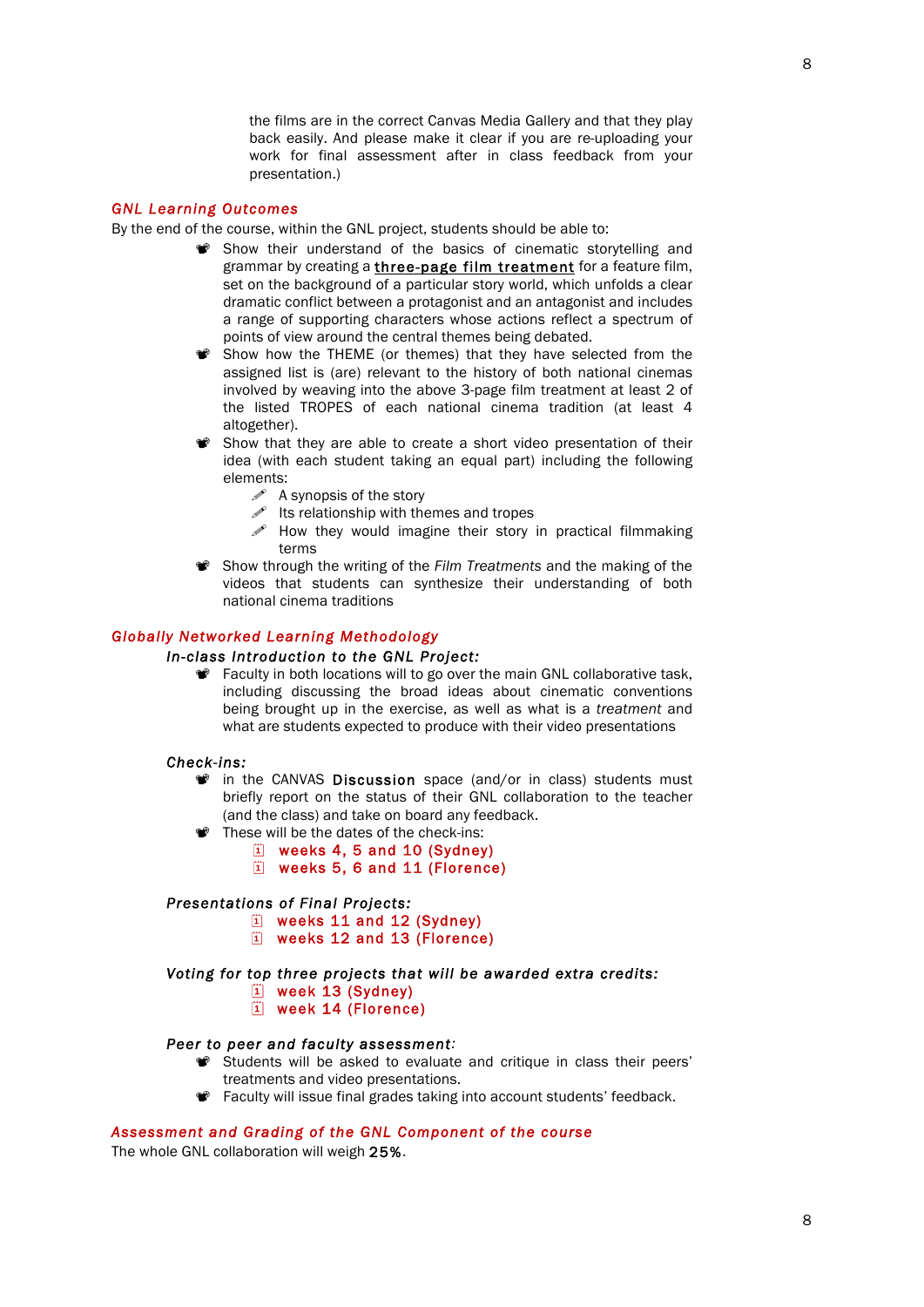The *Film Treatments* are meant to be group products. Students though will be graded individually by their local faculty for their contribution to the group projects. At such regard will be taken in account the following components:

- the ability to use the tools of cinematic storytelling in a compelling way.
- the creative and imaginative synthesis of themes and tropes of two national cinemas.
- the quality of presentation skills and organisation on film, in person, in treatment.
- $\bullet$  the quality of the group's GNL collaboration with the *caveat* that faculty will judge what each particular student was able to achieve given cooperation of particular partners and the working within the challenges a prototype project - so effort is as important for this assignment as achievement

# *Materials*

In the GNL CANVAS space dedicated to the course students will have access to the following useful pages with instructions on:

**6 how to create a character** 8 how to structure a story according the so called *Three Acts Structure* used by the vast majority of professional screenwriters

<sup>8</sup> some practical examples of Film Treatments written by professionals

 $\sqrt{8}$  Film Treatments and samples of video presentations from previous Cinema GNL students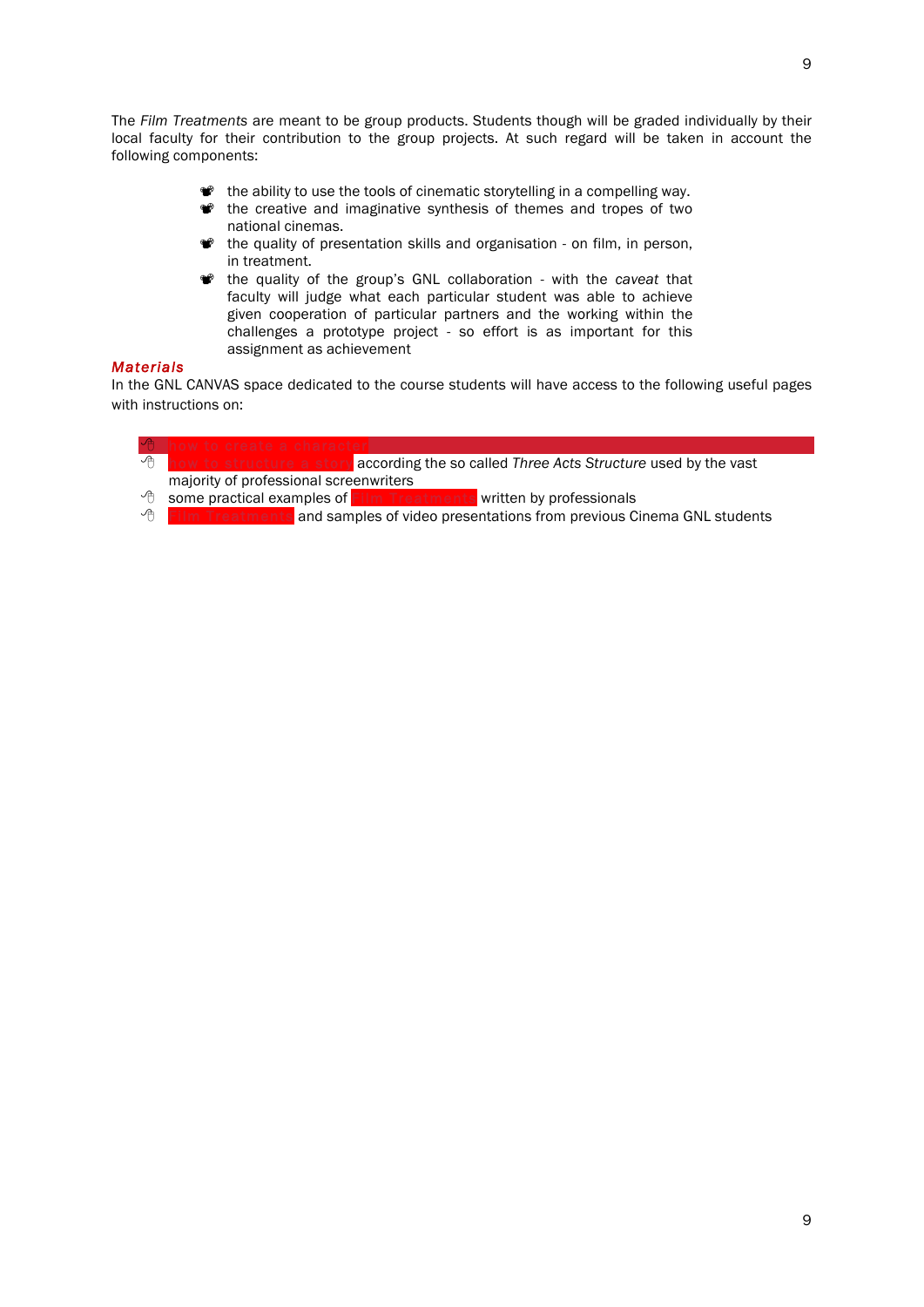| <b>Florence</b>   | <b>Sydney</b>   | <b>Activity Description</b>                                                                                                                                                                                                                                                                                                                                                                                                                                                                                                                                                                                            |
|-------------------|-----------------|------------------------------------------------------------------------------------------------------------------------------------------------------------------------------------------------------------------------------------------------------------------------------------------------------------------------------------------------------------------------------------------------------------------------------------------------------------------------------------------------------------------------------------------------------------------------------------------------------------------------|
| <b>Semester</b>   | <b>Semester</b> |                                                                                                                                                                                                                                                                                                                                                                                                                                                                                                                                                                                                                        |
| Week 1            |                 |                                                                                                                                                                                                                                                                                                                                                                                                                                                                                                                                                                                                                        |
| Week 2            | Week 1          | <b>Both Centers:</b><br>$\bullet$ In class:<br>$\triangle$ Teacher to go over the main GNL collaborative task,<br>including discussing the broad ideas about cinematic<br>conventions being brought up in the exercise, as well<br>as what is a treatment<br><sup>€ Online:</sup><br>Within the end of the week Florence & Sydney faculty<br>$\mathcal{L}$<br>will design the collaboration groups based on random<br>criteria (each group though will comprise two<br>Florence and one Sydney students)<br>$\triangle$ Thereafter groups will start to be in touch and<br>establish a first contact to exchange ideas |
| Week <sub>3</sub> | Week 2          | <b>Both Centers:</b><br>$\blacktriangleright$ All groups<br><b>MUST</b> materially begin their online<br>GNL<br>collaboration outside of class hours                                                                                                                                                                                                                                                                                                                                                                                                                                                                   |
| Week 4            | Week 3          | <b>Both Centers:</b><br>All groups MUST continue their online GNL collaboration<br>outside of class hours and make a final decision on the story<br>they would like to write                                                                                                                                                                                                                                                                                                                                                                                                                                           |
| Week <sub>5</sub> | Week 4          | <b>Both Centers</b><br>CHECK-IN #1<br>Exect Each group will upload to the GNL CANVAS space a one<br>paragraph synopsis of the story its members have been<br>working on with their peers in the other center<br>$\blacktriangleright$ In the short text, should appear the THEME(S) and the<br>TROPES chosen to be included in the story                                                                                                                                                                                                                                                                               |
| Week 6            | Week 5          | <b>Both Centers</b><br><b>CHECK-IN #2</b><br>E Each group will upload to the GNL CANVAS space a first<br>draft of the story written<br><b>E</b> The draft should contain:<br>$\mathscr{P}$ A longer synopsis of the whole story<br>A summary (bullet points) of the contents of<br>each of the three "Acts" which the story will<br>comprise<br>$\mathscr{P}$ A brief description of the type of video that<br>the groups has decided to shoot                                                                                                                                                                         |
|                   | Week 6          | <b>FLORENCE:</b><br><b>Florence students on Spring Break</b><br><b>SYDNEY</b><br>Sydney students carry on with their work on their Treatments                                                                                                                                                                                                                                                                                                                                                                                                                                                                          |
|                   | Week 7          | <b>FLORENCE:</b><br>Florence students carry on with their work on the Treatments<br><b>SYDNEY</b><br><b>Sydney students on Spring Break</b>                                                                                                                                                                                                                                                                                                                                                                                                                                                                            |
| Week 9            | Week 8          | <b>Both Centers</b><br>Each groups member will:<br>materially make the part of the Video she/he is<br>responsible for                                                                                                                                                                                                                                                                                                                                                                                                                                                                                                  |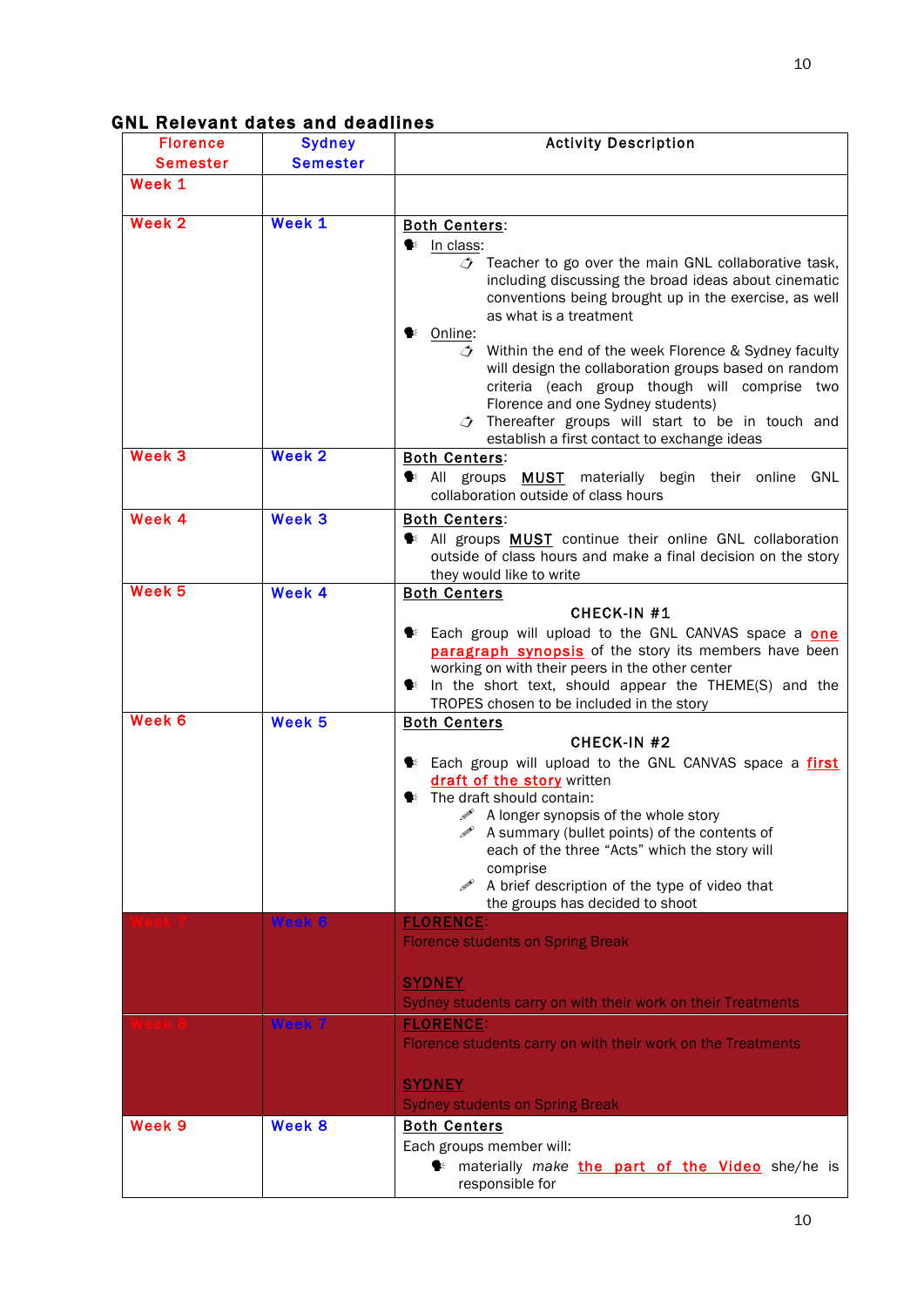|         |         | make arrangements with their collaborators on<br>❤                     |
|---------|---------|------------------------------------------------------------------------|
|         |         | how to edit the bits of the video made by each                         |
|         |         | member of the group                                                    |
|         |         |                                                                        |
| Week 10 | Week 9  | <b>Both Centers</b>                                                    |
|         |         | Within this week and before next week class each group will:           |
|         |         | the state completed the final editing of their <b>Videos</b>           |
|         |         | the have finished their Film Treatments in all its parts               |
|         |         | the section face as the vertex of the GNL CANVAS space a               |
| Week 11 | Week 10 | Word version of the Film Treatments<br><b>Both Centers</b>             |
|         |         | CHECK-IN #3                                                            |
|         |         | <b>Example 18 Email their faculty the final versions of their Film</b> |
|         |         | <b>Treatments</b>                                                      |
|         |         | <sup>●</sup> Upload to the Media Gallery of the GNL CANVAS space the   |
|         |         | final versions of their Videos                                         |
| Week 12 | Week 11 | <b>Both Centers</b>                                                    |
|         |         | In class students (Groups 1-13) will:                                  |
|         |         | Introduce the outcomes of their GNL collaborations                     |
|         |         | Show the Videos realized                                               |
|         |         | <b>● Respond to questions from teacher and class</b>                   |
| Week 13 | Week 12 | <b>Both Centers</b>                                                    |
|         |         | In class students (Groups 14-26) will:                                 |
|         |         | Introduce the outcomes of their GNL collaborations                     |
|         |         | Show the Videos realized                                               |
|         |         | <b>●</b> Respond to questions from teacher and class                   |
| Week 14 | Week 13 | <b>Both Centers</b>                                                    |
|         |         | On line before class:                                                  |
|         |         | <sup>●</sup> Florence & Sydney faculty will upload to the GNL CANVAS   |
|         |         | course Home page a link to a full list of all the Final                |
|         |         | Projects (Film Treatments + Videos) carried out by the                 |
|         |         | groups:                                                                |
|         |         | Students will have to send faculty their selection of the              |
|         |         | best 3 in show: no one cannot vote for her/his own project             |
|         |         | In class at the end of the Finals:                                     |
|         |         | Both Florence & Sydney faculty will announce the 3 most<br>☎           |
|         |         | voted projects                                                         |
|         |         | Extra credits (in the overall final grade) will be then                |
|         |         | awarded according to the following criteria:                           |
|         |         | $\ddot{\bullet}$ 5 points to 1 <sup>st</sup>                           |
|         |         | $\ddot{\bullet}$ 3 to 2 <sup>nd</sup><br>$\ddot{\bullet}$ 2 to 3rd     |
|         |         |                                                                        |

# 5. Final Exam

Duration: 2 hours Due: Seminar 12

The final exam consists of:

A series of questions to be answered in short essay style responses on themes and topics covered throughout the course (2 hours).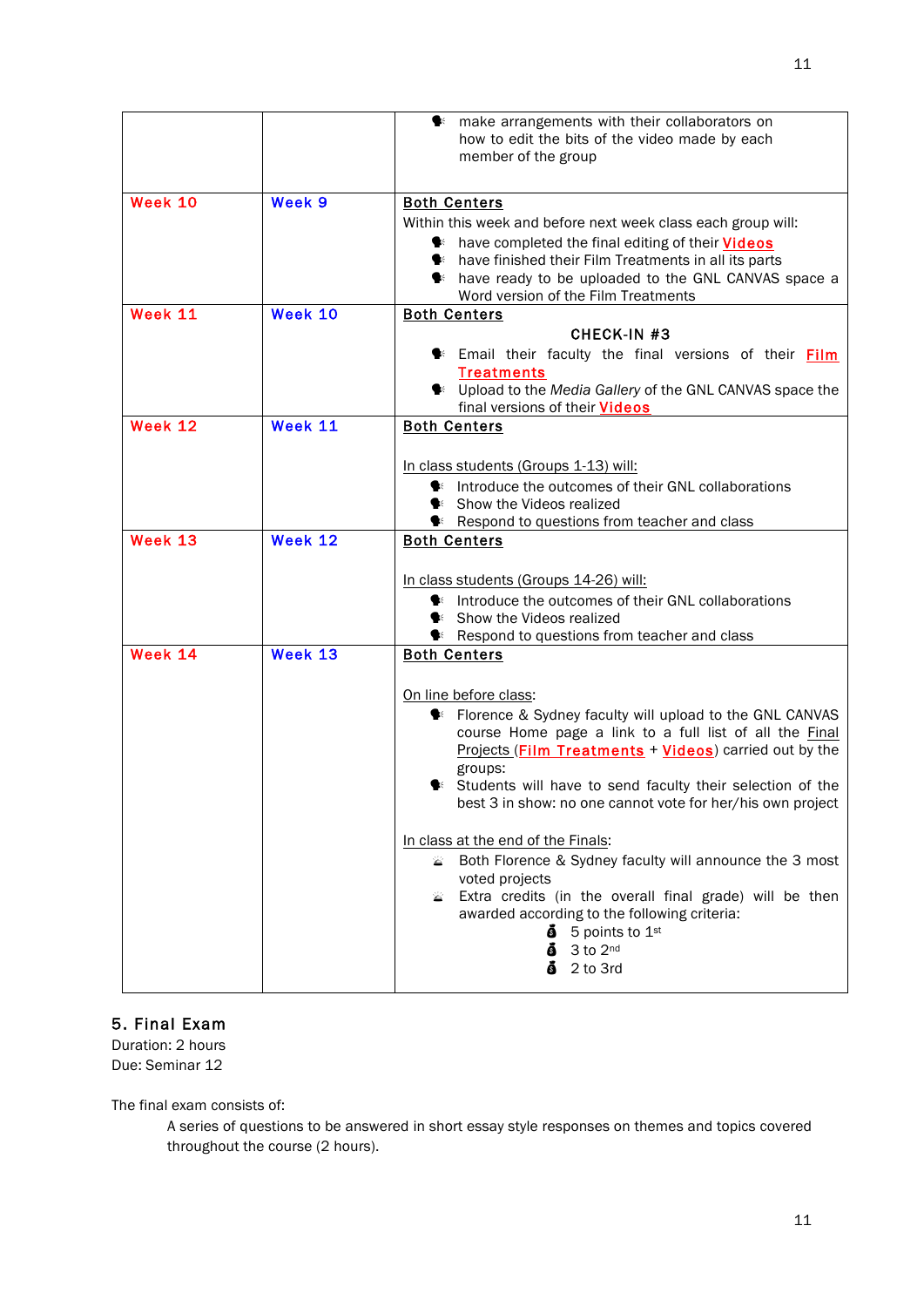| For Assessments 2, 3, 4 (to which is also added the criteria of creativity and imagination) and 5, the |
|--------------------------------------------------------------------------------------------------------|
| following table provides a guide to expectations in respect of assessment:                             |

| Descripto  | Alph      | Numeri    | GP  | Requirements                                                                                                                  |
|------------|-----------|-----------|-----|-------------------------------------------------------------------------------------------------------------------------------|
| r          | а         | C         | A   |                                                                                                                               |
| Excellent  | A         | $93+$     | 4.0 | Shows superior ability to analyse Australian films in terms of                                                                |
|            | A-        | $90 - 92$ | 3.7 | issues of personal and collective, or national identity, and,                                                                 |
|            |           |           |     | within a film studies rubric, and sophisticatedly addresses a                                                                 |
|            |           |           |     | film as an expression of social, political and aesthetic values.                                                              |
|            |           |           |     | Presentation exhibits an advanced use and understanding of                                                                    |
|            |           |           |     | extensive literature beyond the textbook and notes. Delivery is                                                               |
|            |           |           |     | outstanding; extremely clear and engaging. The presentation                                                                   |
|            |           |           |     | includes excellent audio visual materials and handouts.                                                                       |
| Good       | B+        | $86 - 89$ | 3.3 | Shows significant ability to analyse Australian films in terms of                                                             |
|            | B         | $83 - 85$ | 3.0 | issues of personal and collective, or national identity, and,                                                                 |
|            | <b>B-</b> | $80 - 82$ | 2.7 | within a film studies rubric, confidently addresses a film as an                                                              |
|            |           |           |     | of<br>social,<br>political<br>and<br>aesthetic<br>expression<br>values.                                                       |
|            |           |           |     | Presentation exhibits high level use and understanding of                                                                     |
|            |           |           |     | extensive literature beyond the textbook and notes. Delivery is                                                               |
|            |           |           |     | good; clear and engaging. The presentation includes well                                                                      |
|            |           |           |     | thought through audio visual materials and handouts.                                                                          |
| Average    | $C+$      | $76 - 79$ | 2.3 | Shows a clear understanding and some ability to analyse                                                                       |
|            | C         | $73 - 75$ | 2.0 | Australian films in terms of issues of personal and collective, or                                                            |
|            |           |           |     | national identity, and, within a film studies rubric, addresses a                                                             |
|            |           |           |     | film as an expression of social, political and aesthetic values.                                                              |
|            |           |           |     | Presentation exhibits a degree of use and understanding of                                                                    |
|            |           |           |     | extensive literature beyond the textbook and notes. Delivery is                                                               |
|            |           |           |     | satisfactory; clear and engaging in part. The presentation                                                                    |
|            |           |           |     | includes useful audio visual materials and handouts                                                                           |
| Below      | $C-$      | $70 - 72$ | 1.7 | Fails to show an ability to analyse Australian films in terms of                                                              |
| Average/   | D+        | $66 - 69$ | 1.3 | issues of personal and collective, or national identity, and,                                                                 |
| Poor       | D         | $60 - 65$ | 0.7 | within a film studies rubric, fails to address a film as an                                                                   |
|            |           |           |     | of social,<br>political and<br>expression<br>aesthetic<br>values.                                                             |
|            |           |           | 1.0 | Presentation does not exhibit the use and understanding of<br>extensive literature beyond the textbook and notes. Delivery is |
|            |           |           |     | unsatisfactory; unclear and not engaging. The presentation                                                                    |
|            |           |           |     | does not include useful audio visual materials and handouts                                                                   |
| Fail       | F         | < 60      | 0   | Shows little or no understanding of any of the material                                                                       |
| Incomplete | T         |           |     | Please see CAPA policy in Faculty Handbook                                                                                    |
|            |           |           |     |                                                                                                                               |

# Course Materials

Recommended Readings:

Moran, Albert and O'Regan, Tom, *The Australian Screen*. Penguin, London. 1990. (viii-xvi.).

Rayner, Jonathan, *The Films of Peter Weir.* New York: Continuum, 2003.

Martin, Adrian. *The Mad Max Movies*. Sydney: Currency Press, 2003.

Turner, Graeme, "Whatever Happened to National Identity?" *Metro* 100 (Summer 1994), pp 32-35.

Further readings will be provided in the Weekly Schedule and in the Modules online in CANVAS.

# Library and research facilities

The Sydney TAFE library facilities are available for your use. Please use the library to print assessments and access the internet. You can also photocopy or scan Sydney TAFE books for your own use. More information on CAPA Sydney library and research facilities can be obtained by looking through your Orientation Pack or by speaking to a CAPA Sydney staff member.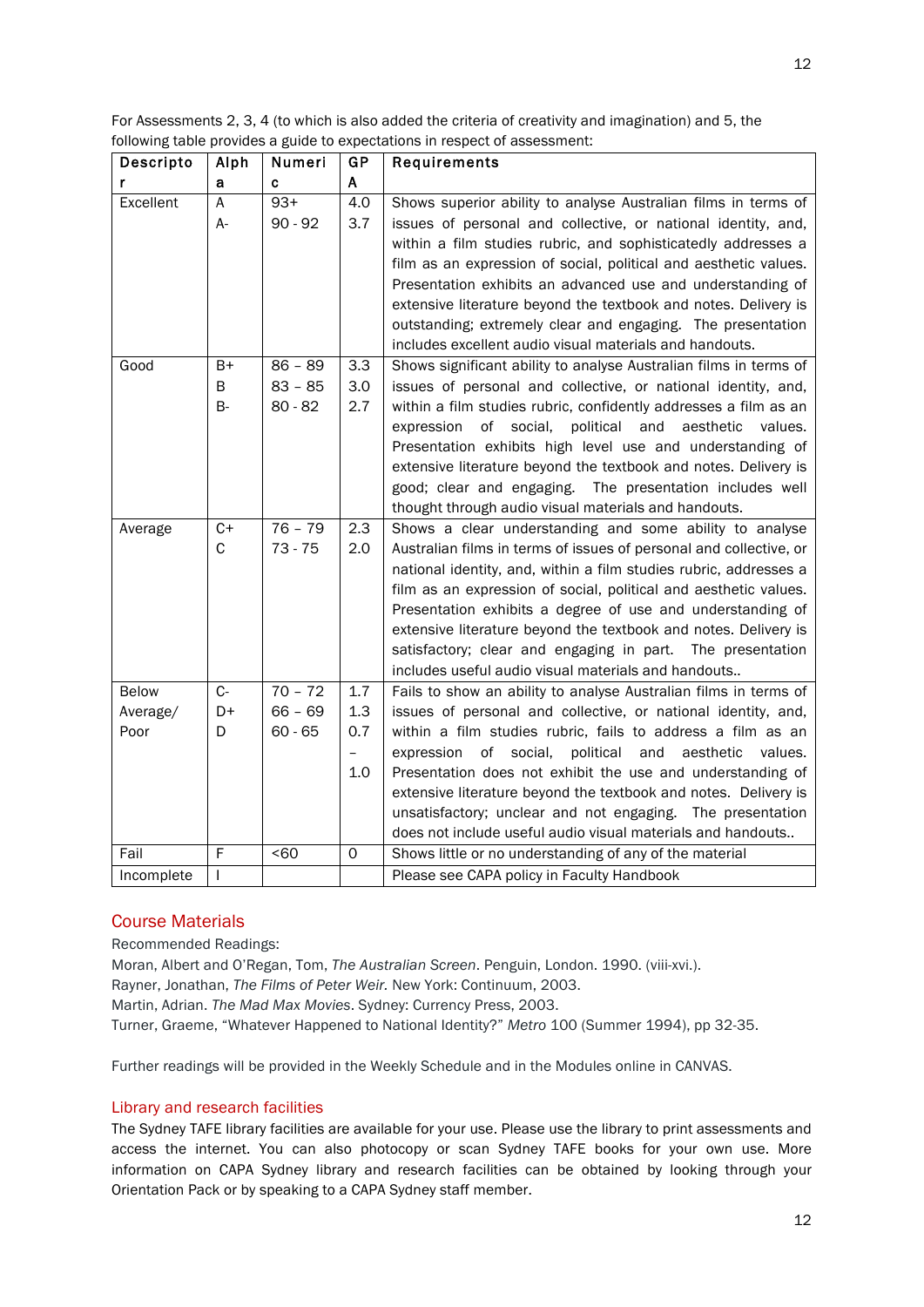|                | <b>Australian Cinema</b>                                                        | NB Subject to revision for various reasons<br>including different thematic foci, availability<br>of films, class sizes, coordination with GNL<br>project |
|----------------|---------------------------------------------------------------------------------|----------------------------------------------------------------------------------------------------------------------------------------------------------|
| Seminar        | Film                                                                            | <b>Topic</b>                                                                                                                                             |
| $\mathbf{1}$   | Australia                                                                       | Cinema and National Identity;<br>Visions of Australia                                                                                                    |
|                | Newsfront                                                                       | <b>Celluloid Pioneers</b>                                                                                                                                |
| $\overline{2}$ | Wake in Fright<br>Walkabout                                                     | Australia Seen From The Outside;<br>Imprisonment: Metaphors of Identity                                                                                  |
| 3              | Picnic at<br><b>Hanging Rock</b><br>My Brilliant Career                         | The Australian Renaissance;<br><b>Telling Our Stories</b>                                                                                                |
| 4              | Ned Kelly<br><b>Bad Boy Bubby</b>                                               | White Australia: Australian Archetypes:<br>The Bushranger,<br>Fighting Back Against The System                                                           |
| 5              | Gallipoli<br><b>Breaker Morant</b>                                              | White Male-Dominated History Films;<br>Heroism, War and Gallipoli                                                                                        |
| 6              | <b>Strictly Ballroom</b><br>Priscilla, Queen of the Desert<br><b>BREAK WEEK</b> | Glitter<br>The<br>Cycle:<br>High<br>Humour and<br>Camp,<br>lrony;<br>Multicultural Australia<br>Midterm Quiz<br><b>BREAK WEEK</b>                        |
| $\overline{7}$ | The Piano<br>Proof                                                              | The Rise of Women Filmmakers;<br>'Telling Her Stories'                                                                                                   |
| 8              | Thursday's Fictions<br>The Navigator:<br>A Medieval Odyssey                     | Arts, Arthouse and Animation Films                                                                                                                       |
| 9              | Ten Canoes                                                                      | Indigenous Storytelling:<br>Before Settlement - The Dreamtime                                                                                            |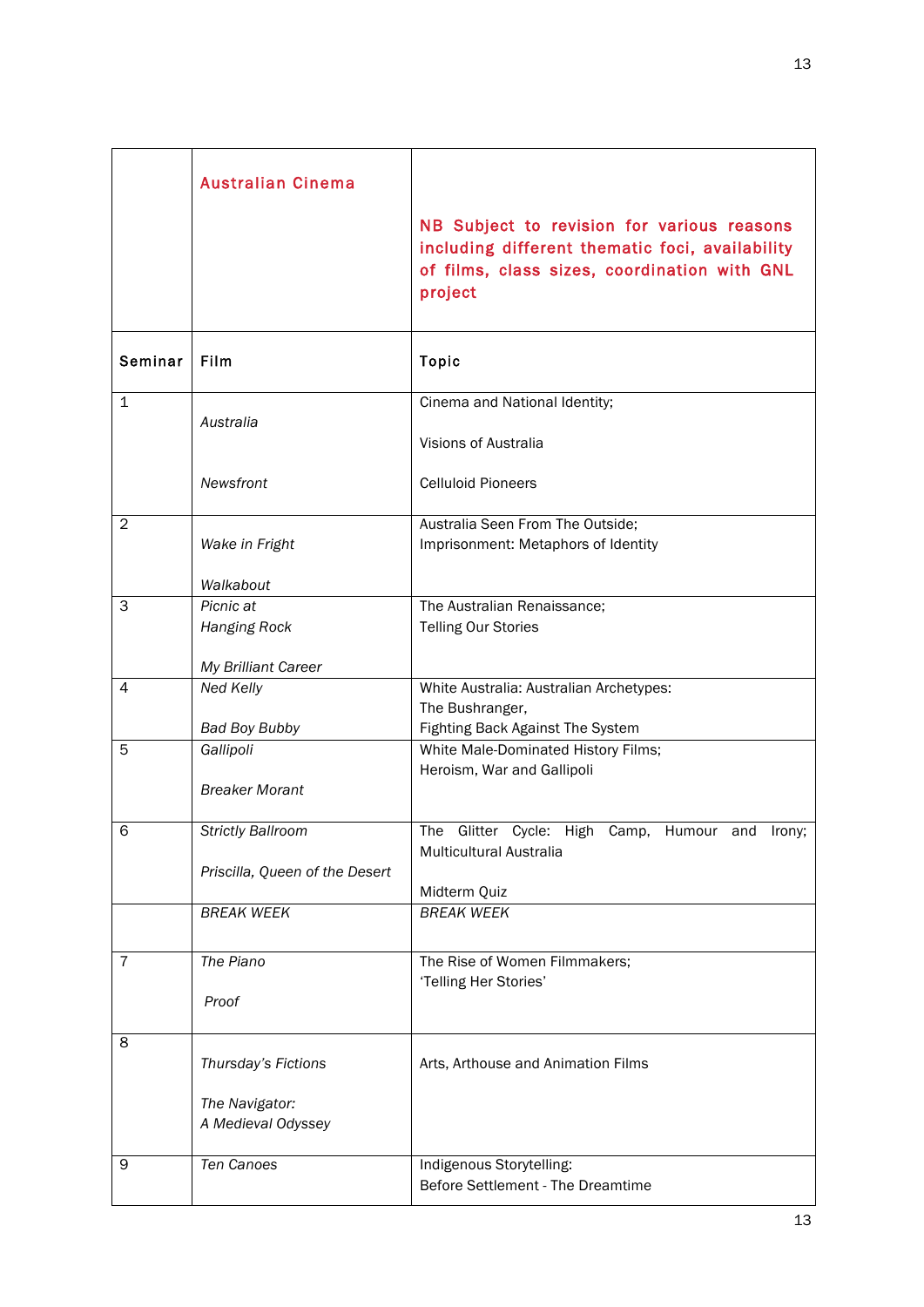|    | Samson and Delilah       | Indigenous Storytelling: Telling It Like Is                                            |
|----|--------------------------|----------------------------------------------------------------------------------------|
|    | The Sapphires            | Indigenous Storytelling: National and Global Cinemas -<br>Reaching To A Wider Audience |
| 10 | <b>GNL Presentations</b> |                                                                                        |
| 11 | <b>GNL Presentations</b> |                                                                                        |
| 12 | Final Exam               | Final Exam                                                                             |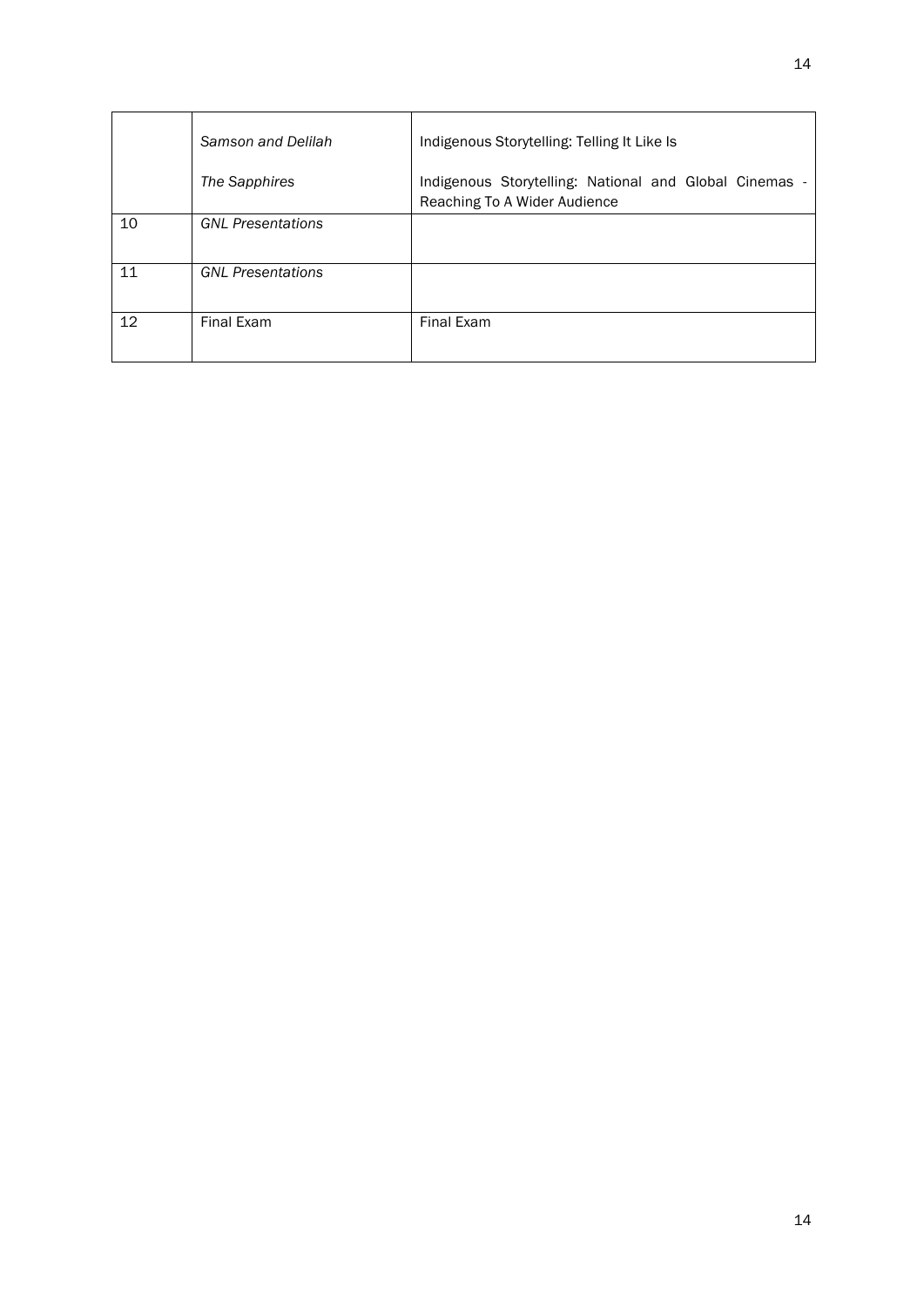| Date | Seminar topics                                                                                                                                                                                                                                                                                                                                                                                                                   | <b>Class activities</b>                                                                                                                                                                                                                                 |
|------|----------------------------------------------------------------------------------------------------------------------------------------------------------------------------------------------------------------------------------------------------------------------------------------------------------------------------------------------------------------------------------------------------------------------------------|---------------------------------------------------------------------------------------------------------------------------------------------------------------------------------------------------------------------------------------------------------|
|      | Seminar 1 - Cinema and National<br><b>Identity; Celluloid Pioneers</b>                                                                                                                                                                                                                                                                                                                                                           | Online (before class)<br>View Week 1 films:                                                                                                                                                                                                             |
| (1)  | What accounts for a National Cinema? How might<br>one nation's cinema differ from that of others? For<br>example,<br>consider the<br>differences<br>between<br>Hollywood and the Australian film industry.                                                                                                                                                                                                                       | Australia (Baz Luhrman, 2008)<br>Newsfront (Phil Noyce, 1978)<br><b>Class</b><br>Introduction to course themes and                                                                                                                                      |
|      | What key phases define the overall shape of<br>Australian film history? What does Newsfront tell<br>us about the early days of Australian cinema?                                                                                                                                                                                                                                                                                | expectations, including designating<br>time<br>topics<br>for<br>student<br>and<br>assessments.                                                                                                                                                          |
|      | <b>Required Reading</b><br>Moran, Albert and O'Regan, Tom, "Introduction",<br>from The Australian Screen. Penguin, London.<br>1990. (viii-xvi.)<br><b>Additional Reading</b><br>See Modules in CANVAS.                                                                                                                                                                                                                           | Lecture and group discussion on<br>key topics with viewing of selected<br>film clips from early pioneers,<br>including potentially:<br>The Story of the Kelly Gang (1906)<br>The Sentimental Bloke (1919)<br>On Our Selection (1932)<br>Jedda (1955)    |
|      | NB - Where there is more than one reading about<br>the designated film of the week, please try to read<br>at least one before the class, more if possible.<br>Housekeeping<br>This week, Seminar 1, we will also discuss the<br>nature of your Assignments 1. 2, 3, 4 and 5 and<br>begin to allocate times for individual presentations                                                                                          | Other films of interest about<br>Australian film history include:<br>Into The Shadows: What's Really<br>Going On At The Movies (2012)<br>Celluloid Heroes (1995)<br>Hunt Angels (2006)<br>The Picture Show Man (1977)                                   |
|      | from next week, Seminar 2.<br>Seminar 2 - Australia Seen From The<br>Outside; Imprisonment: Metaphors of                                                                                                                                                                                                                                                                                                                         | Online (before class)<br>View Week 2 films:                                                                                                                                                                                                             |
| (2)  | Identity<br>How is Australia seen in films initiated from outside<br>the country such as Wake in Fright, On the Beach,<br>Walkabout, and They're a Weird Mob?                                                                                                                                                                                                                                                                    | Wake in Fright (Ted Kotcheff, 1971)<br>Walkabout (Nicholas Roag, 1971)                                                                                                                                                                                  |
|      | Wake in Fright offers a fairly broad critique of a<br>number of official and unofficial cultural traditions<br>of Australia. Consider, for instance, Wake in<br>Fright's framing of mateship. At the same time, the<br>film can be seen as a quintessential example of<br>the type of narrative pattern described by Graeme<br>Turner in National Fictions, where the metaphor of<br>imprisonment plays a central defining role. | <b>Class</b><br>Students to present on film of the<br>week and associated films<br>(Assessment 2).<br>Potential films, associated with this<br>week's topic, for Assessment 2:<br>Walkabout (1971)<br>On the Beach (1959)<br>They're a Weird Mob (1957) |
|      | <b>Required Reading</b><br>"Lost and Found: Looking Back at Wake in Fright".                                                                                                                                                                                                                                                                                                                                                     | Group discussion of key topics<br>arising.                                                                                                                                                                                                              |

# Weekly Schedule (see separate schedule above for GNL)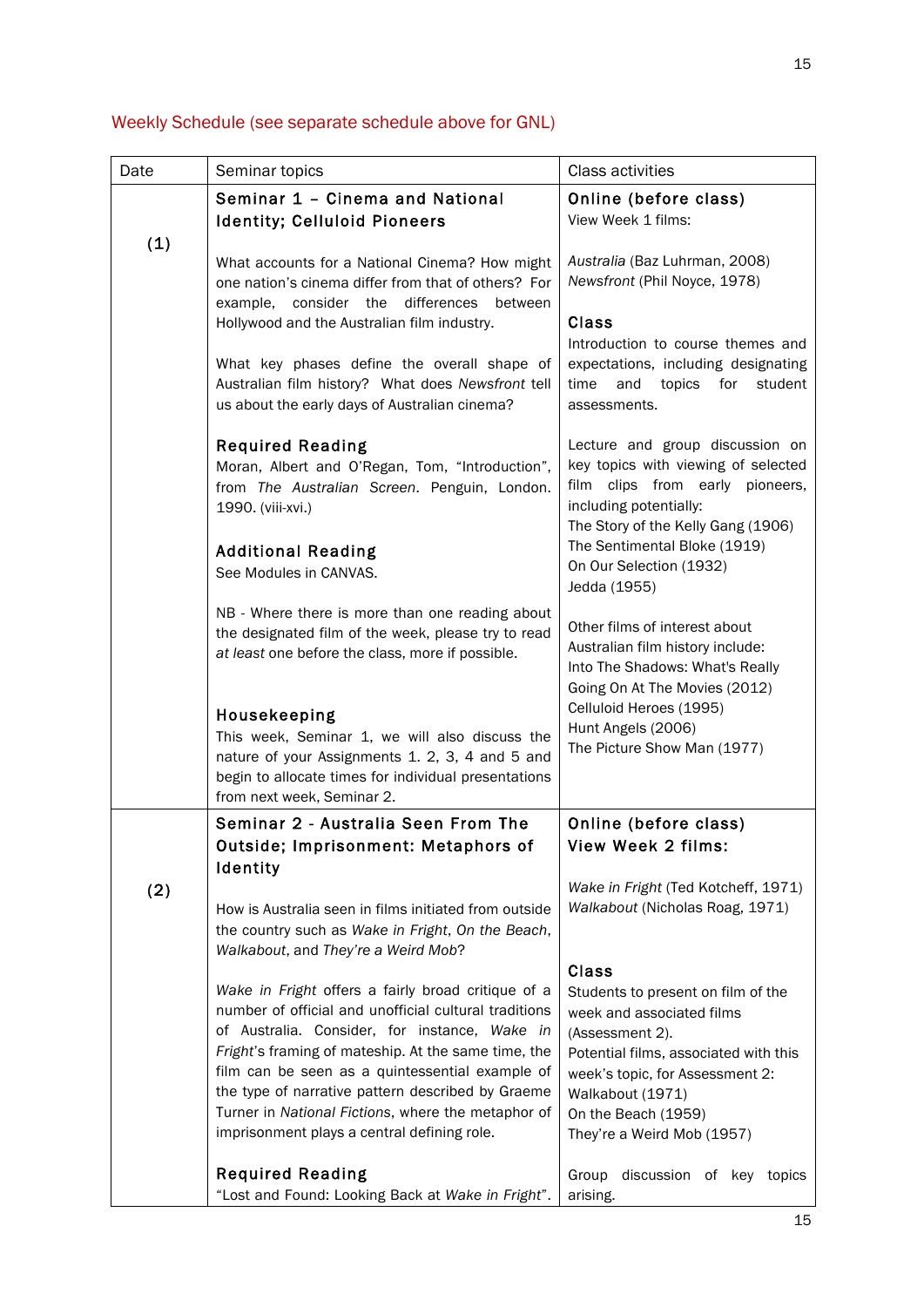| Hilton Ambler. Metro Magazine, Issue 126.               |  |
|---------------------------------------------------------|--|
| <b>Additional Reading</b>                               |  |
| See Modules in CANVAS                                   |  |
| <b>Housekeeping:</b> By this week, Seminar 2, the       |  |
| first individuals will be presenting their film classes |  |
| (Assessment 2). (See particular pointers for            |  |
| preparing for these assessments, as well as more        |  |
| general advice on critical thinking, attached.)         |  |

|     | Seminar 3 - New Waves and New<br><b>Identities: The Australian Renaissance</b>                                                                                                                                                                                                                                                                                                                                                                     | Online (before class)<br><b>View Week 3 films:</b>                                                                                                                                                                                                                            |
|-----|----------------------------------------------------------------------------------------------------------------------------------------------------------------------------------------------------------------------------------------------------------------------------------------------------------------------------------------------------------------------------------------------------------------------------------------------------|-------------------------------------------------------------------------------------------------------------------------------------------------------------------------------------------------------------------------------------------------------------------------------|
| (3) |                                                                                                                                                                                                                                                                                                                                                                                                                                                    |                                                                                                                                                                                                                                                                               |
|     | Peter Weir's Picnic at Hanging Rock is often<br>considered the seminal Australian New Wave film.<br>Offer a brief explanation of cinematic new waves.<br>As cinema, Picnic at Hanging Rock is radically                                                                                                                                                                                                                                            | Picnic at Hanging Rock (Peter Weir,<br>1975)<br>(Gillian<br>My<br><b>Brilliant</b><br>Career<br>Armstrong, 1979)                                                                                                                                                              |
|     | "new", challenging the expectations<br>of its<br>audience. But its newness stems also from its<br>depiction of a contemporary Australian identity.<br>Weir uses the period setting to reconfigure the<br>Australian landscape. Hanging Rock is thus a place<br>of mystery and desire, and is Weir's metaphor of<br>Australia itself. If Picnic at Hanging Rock is a<br>mystery, what is Weir's resolution to the story?<br><b>Required Reading</b> | <b>Class</b><br>Students to present on film of the<br>week and associated films<br>(Assessment 2).<br>Potential films, associated with this<br>week's topic, for Assessment 2:<br>The Getting of Wisdom (1978)<br>The Devil's Playground (1976)<br>Sunday Too Far Away (1975) |
|     | Rayner, Jonathan, The Films of Peter Weir. New<br>York: Continuum, 2003: Chapter 2: "Picnic at<br>Hanging Rock".<br>Haltof, Marek, Peter Weir: When Cultures Collide.<br>New York: Twayne, 1996: Chapter 1: "Peter Weir<br>and the Australian New Wave Cinema".<br><b>Additional Reading</b>                                                                                                                                                       | Caddie (1976)<br>The Picture Show Man (1997)<br>Group discussion of key topics<br>arising.                                                                                                                                                                                    |
|     | See Modules in CANVAS.                                                                                                                                                                                                                                                                                                                                                                                                                             |                                                                                                                                                                                                                                                                               |
|     | Seminar 4 - White Australia: Australian<br>Archetypes: The Bushranger,                                                                                                                                                                                                                                                                                                                                                                             | Online (before class)<br><b>View Week 4 films:</b>                                                                                                                                                                                                                            |
| (4) | <b>Fighting Back Against The System</b><br>Australian Filmmakers have presented three<br>responses to colonialism in Australian cinema: the<br>first recognises colonial injustice, the second goes<br>beyond recognition of injustice to depict revenge<br>by the colonized against the colonizers, and the<br>third depict reconciliation. Where do the films we                                                                                 | Ned Kelly (Gregor Jordan, 2003)<br>Bad Boy Bubbly (Rolf de Heer,<br>1993)<br>Class<br>Students to present on film of the<br>week and associated films                                                                                                                         |
|     | have watched to date fit in this continuum?<br><b>Required Reading</b><br>"Cultural Memory in Postcolonial Fiction: The Uses                                                                                                                                                                                                                                                                                                                       | (Assessment 2).<br>Potential films, associated with this<br>week's topic, for Assessment 2:<br>The Proposition (2005)                                                                                                                                                         |
|     | and Abuses of Ned Kelly". Graeme<br>Huggan.                                                                                                                                                                                                                                                                                                                                                                                                        | Two Hands (1999)                                                                                                                                                                                                                                                              |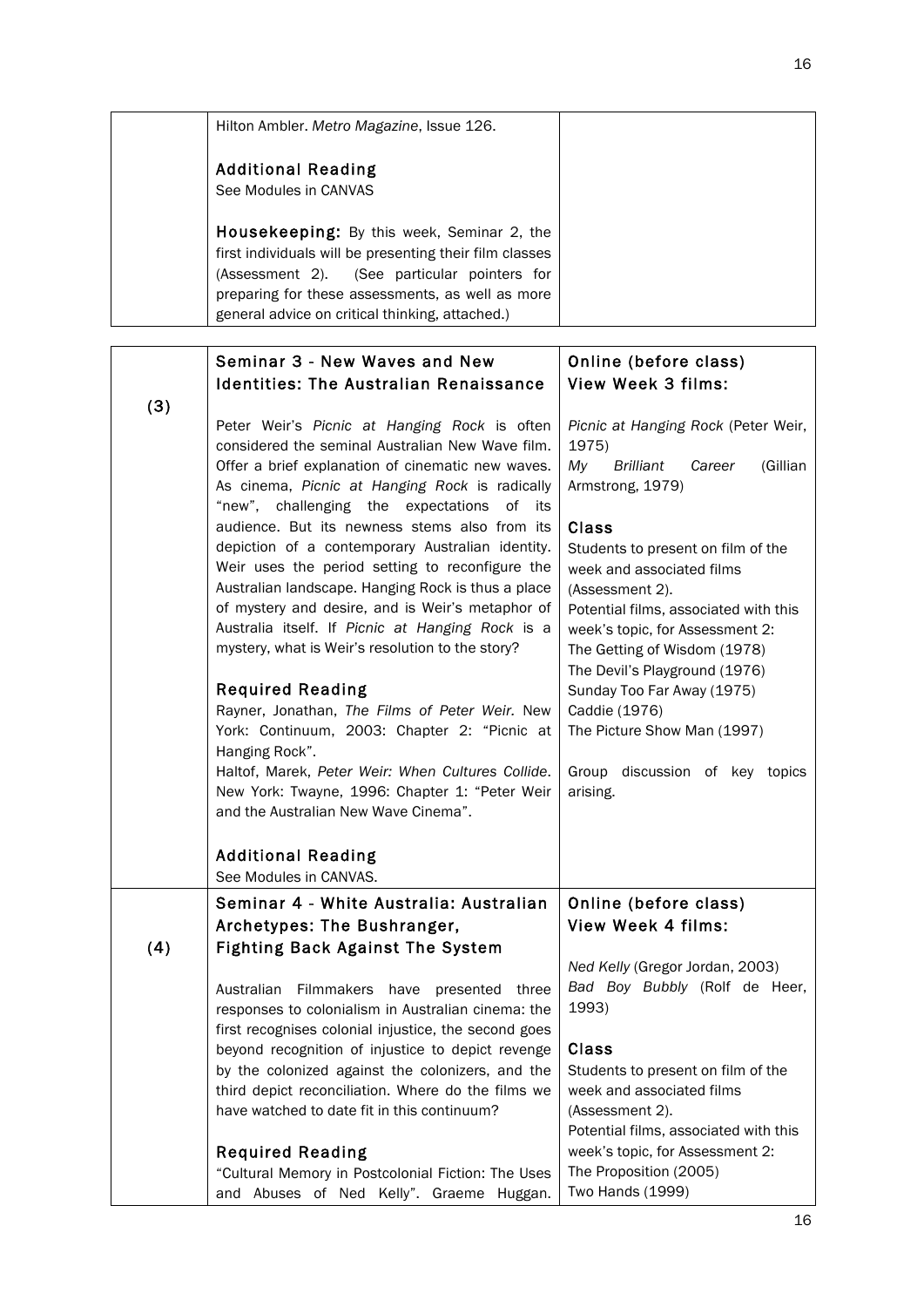|     | Australian Literary Studies. 2002. Volume 20,<br>Number 3. 132-145.<br><b>Additional Reading</b>                                                                                                                                                                                                                                                                                                   | The Boys (1988)<br>Animal Kingdom (2010)<br>Blue Murder (2003)<br>Romper Stomper (1992)                                                                                                                                                       |
|-----|----------------------------------------------------------------------------------------------------------------------------------------------------------------------------------------------------------------------------------------------------------------------------------------------------------------------------------------------------------------------------------------------------|-----------------------------------------------------------------------------------------------------------------------------------------------------------------------------------------------------------------------------------------------|
|     | See Modules in CANVAS.                                                                                                                                                                                                                                                                                                                                                                             | Group discussion of key topics<br>arising.                                                                                                                                                                                                    |
|     | <b>GNL Reminder:</b>                                                                                                                                                                                                                                                                                                                                                                               |                                                                                                                                                                                                                                               |
|     | NB - by the end of Week 2 students will have to<br>report to faculty about the peer they have chosen<br>to work with for faculty to make a final coordination<br>of the groups formed                                                                                                                                                                                                              |                                                                                                                                                                                                                                               |
|     |                                                                                                                                                                                                                                                                                                                                                                                                    |                                                                                                                                                                                                                                               |
| (5) | Seminar 5 - White Male-Dominated<br>History Films; Heroism, War and<br>Gallipoli                                                                                                                                                                                                                                                                                                                   | Online (before class)<br><b>View Week 5 films:</b>                                                                                                                                                                                            |
|     | Can film claim to adequately 'represent' history?<br>Are film images compatible with the requirements                                                                                                                                                                                                                                                                                              | Gallipoli (Peter Weir, 1981)<br>Breaker Morant (Bruce Beresford,<br>1980)                                                                                                                                                                     |
|     | of recording history? In what way does Weir's film<br>construct a myth of Australian heroism in times of<br>war? Is this myth Australian or part of a broader<br>cultural context? Gallipoli is often considered one<br>of the most poignant representations of Australian<br>identity. In what way does the film capture the<br>importance of myth and ritual in building a<br>national identity? | <b>Class</b><br>Students to present on film of the<br>week and associated films<br>(Assessment 2).<br>Potential films, associated with this<br>week's topic, for Assessment 2:<br>The Man from Snowy River (1982)<br>The Lighthorseman (1987) |
|     | <b>Required Reading</b><br>Haltof, Marek, "Gallipoli, Mateship,<br>and the<br>Construction of Australian National<br>Identity".                                                                                                                                                                                                                                                                    | This Dismissal (1983)<br>The Odd Angry Shot (1979                                                                                                                                                                                             |
|     | Journal of Popular Film and Television (March 22,<br>1993).                                                                                                                                                                                                                                                                                                                                        | Significant Australian films from the<br>10BA Period that deal with different<br>themes but could be presented on                                                                                                                             |
|     | <b>Additional Reading</b><br>See Modules in CANVAS.                                                                                                                                                                                                                                                                                                                                                | include:<br>Mad Max (1979) (and sequels)<br>Crocodile Dundee (1986)<br>(and sequels)<br>Not Quite Hollywood (2008)                                                                                                                            |
|     |                                                                                                                                                                                                                                                                                                                                                                                                    | Group discussion of key topics<br>arising.                                                                                                                                                                                                    |
| (6) | Seminar 6 - The Glitter Cycle: High<br>Camp, Humour and Irony; Multicultural<br>Australia                                                                                                                                                                                                                                                                                                          | Online (before class)<br>View Week 6 film:                                                                                                                                                                                                    |
|     | Plus: Mid-Term Quiz                                                                                                                                                                                                                                                                                                                                                                                | Strictly Ballroom (Baz Luhrmann,<br>1992)<br>Priscilla,<br>Queen of the<br>Desert                                                                                                                                                             |
|     | Rustin describes Australian cinema of the 1990s<br>as the "Glitter" cycle. Briefly describe Rustin's<br>reading of this mode of film, that is at once "new"<br>and native to a 1990s Australian sensibility, and                                                                                                                                                                                   | (Stephan Elliot, 1994)<br>Class<br>Students to present on film of the                                                                                                                                                                         |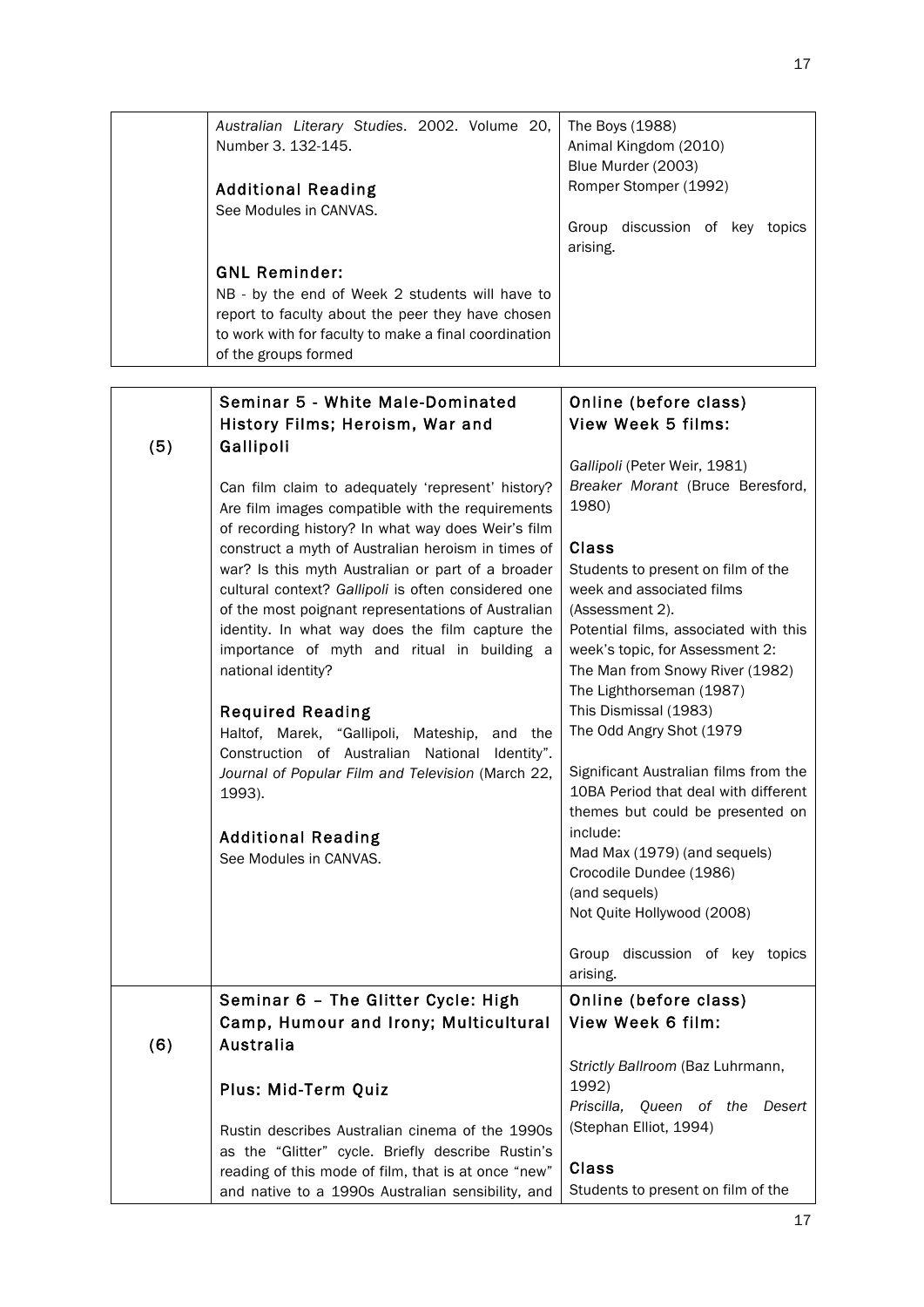| (7) | Seminar 7 -<br>The Rise of Women Filmmakers;<br>'Telling Her Stories'<br>With the advent of feminism in the 1970s and<br>1980s, women become more and more prominent<br>in the Australian and New Zealand film industry.<br>What points of view to these female voices bring to<br>ideas of National Identity? How does the idea of<br>'telling our stories' expand from a woman's<br>perspective? Can you find evidence of different<br>modes as well as subjects of storytelling?<br><b>Required Reading</b><br><b>Additional Reading</b> | Online (before class)<br>View Week 7 films:<br>The Piano (Jane Campion, 1993)<br>Proof (Jocelyn Moorhouse, 1991)<br>Class<br>Students to present on film of the<br>week and associated films<br>(Assessment 2).<br>Potential films, associated with this<br>week's topic, for Assessment 2:<br>My Brilliant Career (1979)<br><b>High Tide (1987)</b><br>Sweetie (1989) |
|-----|---------------------------------------------------------------------------------------------------------------------------------------------------------------------------------------------------------------------------------------------------------------------------------------------------------------------------------------------------------------------------------------------------------------------------------------------------------------------------------------------------------------------------------------------|------------------------------------------------------------------------------------------------------------------------------------------------------------------------------------------------------------------------------------------------------------------------------------------------------------------------------------------------------------------------|
|     | See Modules in CANVAS                                                                                                                                                                                                                                                                                                                                                                                                                                                                                                                       | Star Struck (1982)<br>Proof (1991)<br>The Babadook (2104)<br>The Dressmaker (2015)<br>Group discussion of key topics<br>arising.                                                                                                                                                                                                                                       |
| (8) | Seminar 8 - Arts, Arthouse and<br><b>Animation Films</b><br>What does an arts sensibility bring to the tropes of<br>Australian film? Are ideas of Australian National<br>Identity expressed differently when different tools<br>are added into the filmmaking mix, including                                                                                                                                                                                                                                                                | Online (before class)<br><b>View Week 8 films:</b><br>Thursday's Fictions<br>(Richard James Allen, 2006)<br>The Navigator: A Medieval Odyssey<br>(Vincent Ward, 1988)                                                                                                                                                                                                  |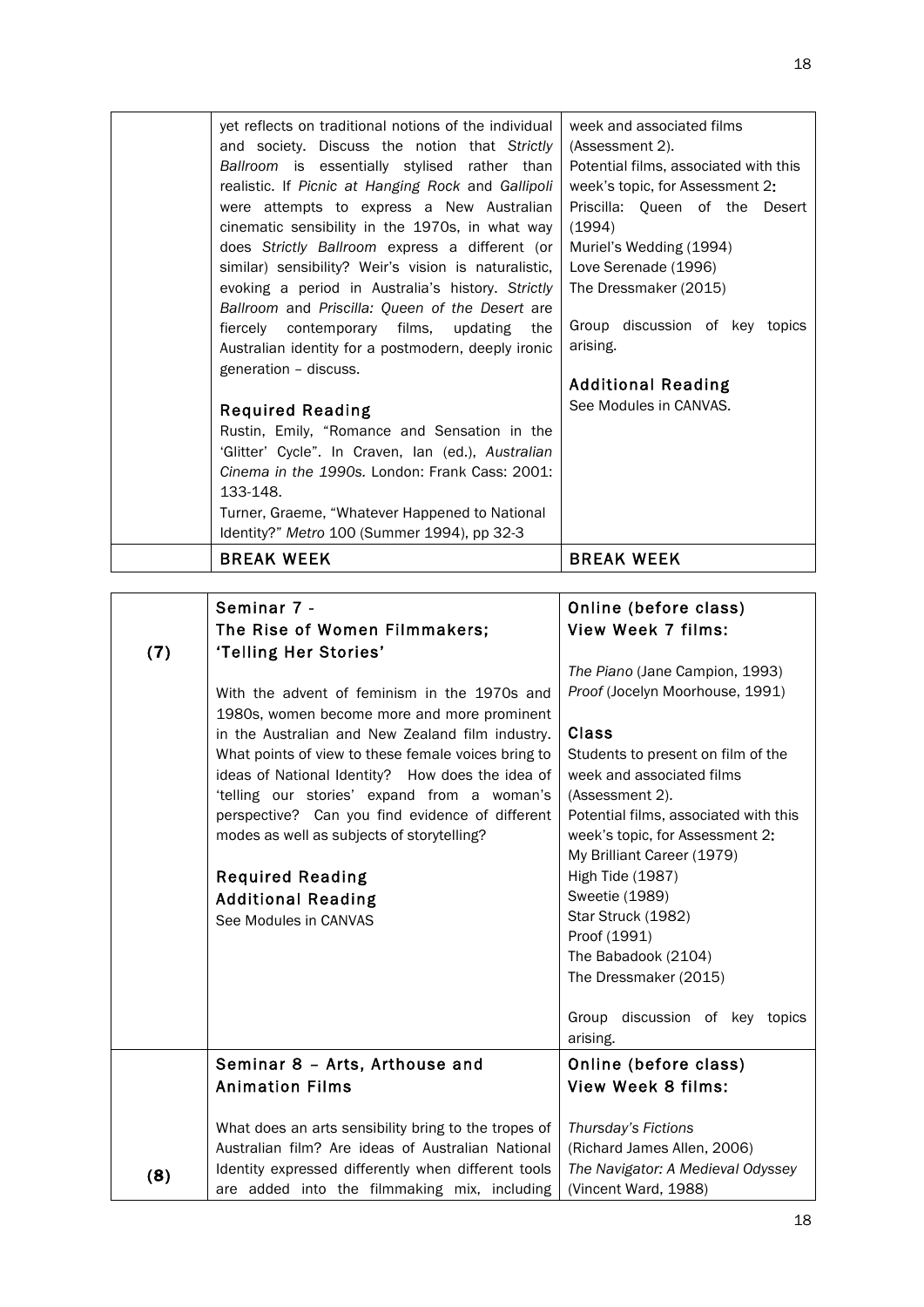|     | dance, poetry, song, opera, foregrounded music,<br>highly stylised design and animation and when a<br>film touches on genres other than naturalism and<br>realism, such as dance, surrealism, magic realism,<br>gothic, horror, etc?                                                                                                                           | <b>Class</b><br>Students to present on film of the<br>week and associated films<br>(Assessment 2).                                                                                                                                                                                                                                                                                                                                                                                                                                                                  |
|-----|----------------------------------------------------------------------------------------------------------------------------------------------------------------------------------------------------------------------------------------------------------------------------------------------------------------------------------------------------------------|---------------------------------------------------------------------------------------------------------------------------------------------------------------------------------------------------------------------------------------------------------------------------------------------------------------------------------------------------------------------------------------------------------------------------------------------------------------------------------------------------------------------------------------------------------------------|
|     | <b>Required Reading</b><br>Seton, Mark, "Movement towards Innovation:<br>'Thursday's Fictions', Metro Magazine 154 (2007).                                                                                                                                                                                                                                     | Since this is an online class,<br>presentations will be scheduled for<br>the week before or the week after.<br>There may also be some special<br>online tasks assigned.                                                                                                                                                                                                                                                                                                                                                                                             |
|     | <b>Additional Reading</b><br>See Modules in CANVAS.                                                                                                                                                                                                                                                                                                            | Potential films, associated with this<br>week's topic, for Assessment 2<br>(which could be presented on in                                                                                                                                                                                                                                                                                                                                                                                                                                                          |
|     | <b>GNL Elements:</b><br>Online:                                                                                                                                                                                                                                                                                                                                | another week):<br>Romeo and Juliet (1973)<br>Man of Flowers (1983)                                                                                                                                                                                                                                                                                                                                                                                                                                                                                                  |
|     | Students must continue to work on their GNL<br>collaborations outside class as an independent<br>project.                                                                                                                                                                                                                                                      | Vigil (1984)<br>Dogs in Space (1986)<br>The Navigator: A Medieval<br>Odyssey (1988)<br>Cosi (1996)<br>Eternity (documentary, 1994)<br>Look What I Have Written (1996)<br>Shine (1996)<br>Bootmen (2000)<br>Monkey's Mask (2000)<br>One Night the Moon (2001)<br>Harvie Krumpet (2003)<br>Birthday Boy (2004)<br>The Mysterious Geographic<br><b>Explorations of Jasper Morello</b><br>(2006)<br>The Book of Revelation (2006)<br>The Lost Thing (2010)<br>William Yang: My Generation (2013)<br>"the dancer from the dance"<br>(2013) (documentary)<br>Spear (2016) |
|     |                                                                                                                                                                                                                                                                                                                                                                | Group discussion of key topics<br>arising.                                                                                                                                                                                                                                                                                                                                                                                                                                                                                                                          |
|     | Seminar 9A - Indigenous Storytelling:<br><b>Before Settlement - The Dreamtime</b>                                                                                                                                                                                                                                                                              | Online (before class)<br><b>View Week 9 films:</b>                                                                                                                                                                                                                                                                                                                                                                                                                                                                                                                  |
| (9) | Ten Canoes is the first Australian film made<br>entirely in an indigenous language. What are the<br>effects of this and why do you think De Heer chose<br>to make the film this way? Are its modes of<br>storytelling similar to or different from other<br>Australian films you've seen to date? What is it<br>saying about the notion of Australian national | Ten Canoes (Rolf de Heer, 2006)<br><b>Class</b><br>Students to present on film of the<br>week and associated films<br>(Assessment 2).<br>Potential films, associated with this                                                                                                                                                                                                                                                                                                                                                                                      |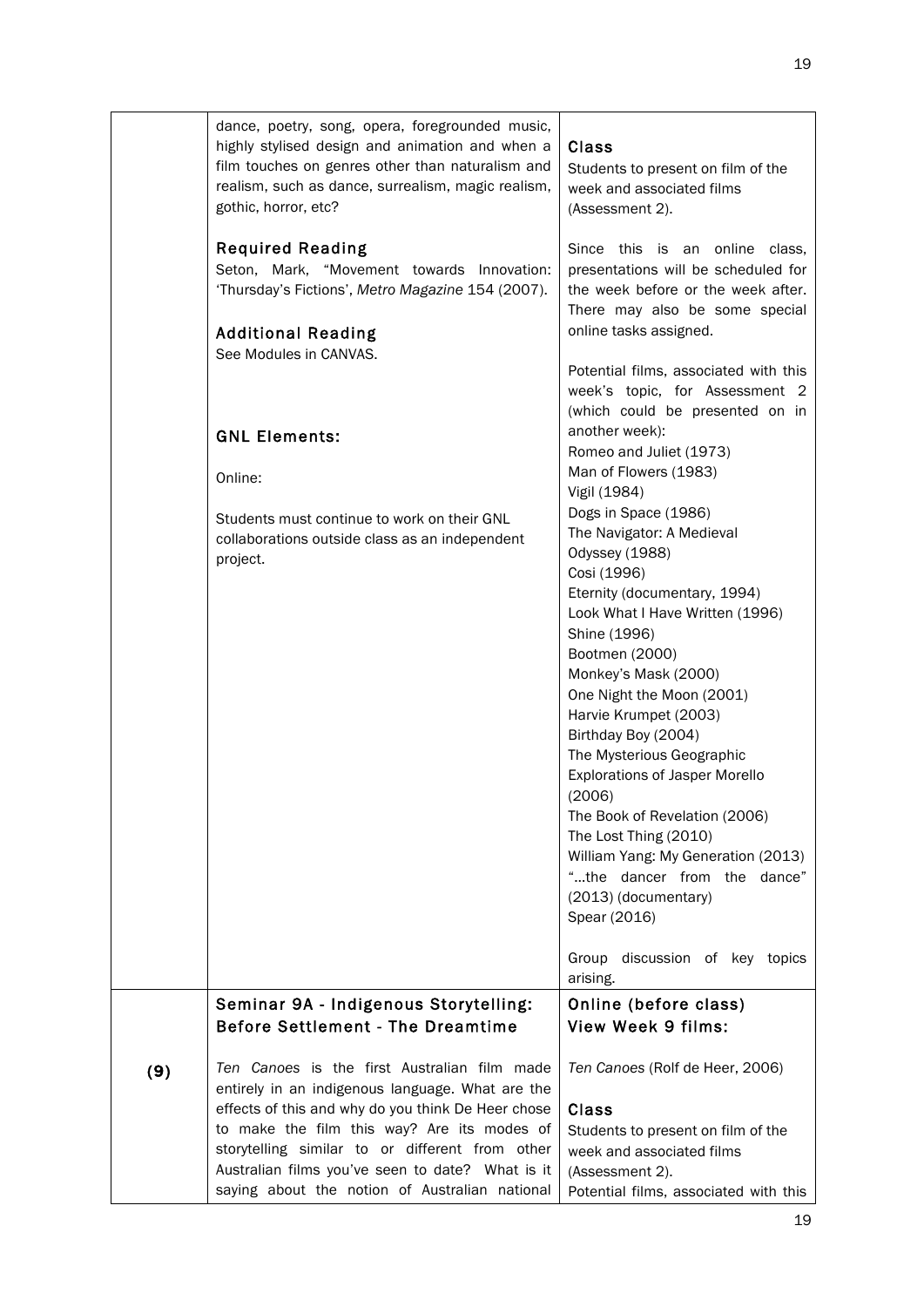|     | identity?<br><b>Required Reading</b><br>"Introduction" Images of Australian Cinema. Neil<br>Rattigan. SMU Press. Dallas, 1991.<br><b>Additional Reading</b><br>See Modules in CANVAS.<br>Seminar 9B - Indigenous Storytelling:<br><b>Telling It Like Is</b>                                                                                                                                                                                                                                                                                                                                                                                                                                                                                                                                                                                                                                                                                                                                                                                                                                                                                                                                                                                                           | week's topic, for Assessment 2:<br>First Australians (doco) (2008)<br>Walkabout (1971)<br>Beneath Clouds (2002)<br>One Night the Moon (2001)<br>Group discussion of key topics<br>arising.<br>Online (before class)<br><b>View Week 9 films:</b>                                                                                                                                                                                                                                                                                                   |
|-----|-----------------------------------------------------------------------------------------------------------------------------------------------------------------------------------------------------------------------------------------------------------------------------------------------------------------------------------------------------------------------------------------------------------------------------------------------------------------------------------------------------------------------------------------------------------------------------------------------------------------------------------------------------------------------------------------------------------------------------------------------------------------------------------------------------------------------------------------------------------------------------------------------------------------------------------------------------------------------------------------------------------------------------------------------------------------------------------------------------------------------------------------------------------------------------------------------------------------------------------------------------------------------|----------------------------------------------------------------------------------------------------------------------------------------------------------------------------------------------------------------------------------------------------------------------------------------------------------------------------------------------------------------------------------------------------------------------------------------------------------------------------------------------------------------------------------------------------|
| (9) | Samson and Delilah presents another face of<br>Australian<br>cinema:<br>contemporary<br>fiercely<br>independent, authentic, realistic and "true". Do<br>you agree? What is Thornton's approach to this<br>simple love story? Is this in fact a political film?<br>How significant is the fact of the director's own<br>Aboriginality? Thornton grew up in the kinds of<br>communities depicted in such detail in Samson<br>and Delilah. Contrast this representation of<br>Indigenous life with other representations we've<br>already encountered in the course.<br>Thornton<br>shows conflict, does he suggest an element of<br>reconciliation? Perhaps a measured reconciliation<br>that reflects on the past as well as the future of<br>Indigenous Australian life?<br><b>Required Reading</b><br>Isaacs, Bruce, "Screening Australia: Samson and<br>Delilah". Screen Education Issue 54 2009): 12-17.<br>Batty, Philip, "Another country: the world of<br>Samson and Delilah" [A reflection on film producer<br>and director, Warwick Thornton's career, his own<br>time in the Territory as co-founder of CAAMA and<br>the policy of Aboriginal self-determination.] Metro<br>161 (June 2009): 164-169.<br><b>Additional Reading</b><br>See Modules in CANVAS. | Samson and Delilah (Warwick<br>Thornton, 2009)<br><b>Class</b><br>Students to present on film of the<br>week and associated films<br>(Assessment 2).<br>Potential films, associated with this<br>week's topic, for Assessment 2:<br>The Chant of Jimmie Blacksmith<br>(1978)<br>Dead Heart (1996)<br>Charlie's Country (2013)<br>The Tracker (2002)<br>Mabo: Life of an Island Man (1997)<br>(documentary)<br>The Tall Man (2011) (doco)<br>Green Bush (2005) (short)<br>No Surrender (2002) (short)<br>Group discussion of key topics<br>arising. |
|     | Seminar 9C - Indigenous Storytelling:                                                                                                                                                                                                                                                                                                                                                                                                                                                                                                                                                                                                                                                                                                                                                                                                                                                                                                                                                                                                                                                                                                                                                                                                                                 | Online (before class)                                                                                                                                                                                                                                                                                                                                                                                                                                                                                                                              |
|     | <b>National and Global Cinemas -</b><br>Reaching To A Wider Audience                                                                                                                                                                                                                                                                                                                                                                                                                                                                                                                                                                                                                                                                                                                                                                                                                                                                                                                                                                                                                                                                                                                                                                                                  | <b>View Week 9 films:</b>                                                                                                                                                                                                                                                                                                                                                                                                                                                                                                                          |
| (9) |                                                                                                                                                                                                                                                                                                                                                                                                                                                                                                                                                                                                                                                                                                                                                                                                                                                                                                                                                                                                                                                                                                                                                                                                                                                                       | The Sapphires (2012)                                                                                                                                                                                                                                                                                                                                                                                                                                                                                                                               |
|     | What distinguishes The Sapphires as an Australian                                                                                                                                                                                                                                                                                                                                                                                                                                                                                                                                                                                                                                                                                                                                                                                                                                                                                                                                                                                                                                                                                                                                                                                                                     |                                                                                                                                                                                                                                                                                                                                                                                                                                                                                                                                                    |
|     | film? In what way does it continue the tradition                                                                                                                                                                                                                                                                                                                                                                                                                                                                                                                                                                                                                                                                                                                                                                                                                                                                                                                                                                                                                                                                                                                                                                                                                      | <b>Class</b>                                                                                                                                                                                                                                                                                                                                                                                                                                                                                                                                       |
|     | developed in Australian film over several decades?                                                                                                                                                                                                                                                                                                                                                                                                                                                                                                                                                                                                                                                                                                                                                                                                                                                                                                                                                                                                                                                                                                                                                                                                                    | Students to present on film of the                                                                                                                                                                                                                                                                                                                                                                                                                                                                                                                 |
|     | It is at once distinctive in its 'Australianness', yet is                                                                                                                                                                                                                                                                                                                                                                                                                                                                                                                                                                                                                                                                                                                                                                                                                                                                                                                                                                                                                                                                                                                                                                                                             | week and associated films                                                                                                                                                                                                                                                                                                                                                                                                                                                                                                                          |
|     | obviously indebted to stylistic trends of global                                                                                                                                                                                                                                                                                                                                                                                                                                                                                                                                                                                                                                                                                                                                                                                                                                                                                                                                                                                                                                                                                                                                                                                                                      | (Assessment 2).                                                                                                                                                                                                                                                                                                                                                                                                                                                                                                                                    |
|     | cinema. As such, the film offers an articulation of                                                                                                                                                                                                                                                                                                                                                                                                                                                                                                                                                                                                                                                                                                                                                                                                                                                                                                                                                                                                                                                                                                                                                                                                                   | Potential films, associated with this                                                                                                                                                                                                                                                                                                                                                                                                                                                                                                              |
|     | what it means to be Australian in the new                                                                                                                                                                                                                                                                                                                                                                                                                                                                                                                                                                                                                                                                                                                                                                                                                                                                                                                                                                                                                                                                                                                                                                                                                             | week's topic, for Assessment 3:                                                                                                                                                                                                                                                                                                                                                                                                                                                                                                                    |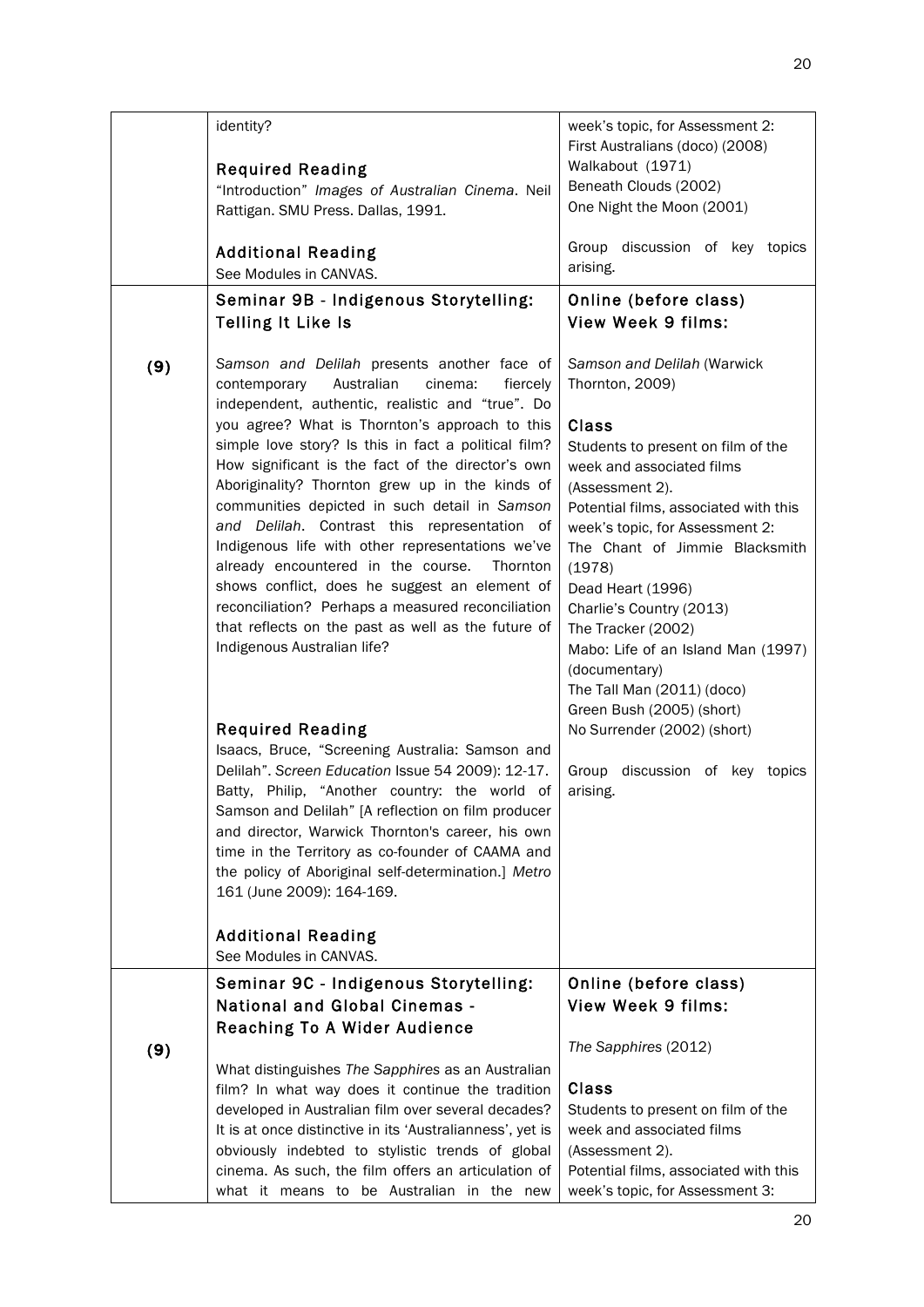|      | millennium. Discuss.                                | Storm Boy (1976)                                          |
|------|-----------------------------------------------------|-----------------------------------------------------------|
|      | <b>Required Reading</b>                             | We of the Never-Never (1982)<br>Rabbit Proof Fence (2002) |
|      | Turner, Graeme, "Whatever Happened to National      | Mystery Road (2013)                                       |
|      | Identity?" Metro 100 (Summer 1994), pp 32-35.       | Australia (2008)                                          |
|      |                                                     | Bran Nue Dae (2009)                                       |
|      | <b>Additional Reading</b>                           |                                                           |
|      | See Modules in CANVAS.                              | Group discussion of key topics                            |
|      |                                                     | arising.                                                  |
|      | Some of many other interesting                      | Ditto:                                                    |
|      | Australian films that don't fit into this           |                                                           |
|      | course structure, but could be                      | Somersault (2004)<br>The Bank (2001)                      |
|      | selected for Assessment 2:                          | The Eye of the Storm (2011)                               |
|      |                                                     | The Killing on Angel Street (1981)                        |
|      | Contemporary, (mostly) Urban, Drama:                | The Removalists (1975)                                    |
|      | A Cry in the Dark (1988)                            | The Year My Voice Broke (1987)                            |
|      | Angel Baby (1995)                                   |                                                           |
|      | Beautiful Kate (2009)                               | <b>Asian Themes:</b>                                      |
|      | <b>Bliss (1985)</b>                                 | 33 Postcards (2009)                                       |
|      | Doing Time for Patsy Cline (1997)                   | Balibo (2009)                                             |
|      | Don's Party (1976)                                  | Japanese Story (2003)                                     |
|      | <b>Flirting (1991)</b>                              | The Year of Living Dangerously                            |
|      | Head On (1998)<br>Heatwave (1982)                   | (1982) (and many others)                                  |
|      | Jindabyne (2006)                                    |                                                           |
|      | Lantana (2001)                                      | Documentary:                                              |
|      | Lucky Miles (2007)                                  | Forbidden Lie\$ (2009)                                    |
|      | Monkey Grip (1982)                                  | Kokoda Front Line! (1942)                                 |
|      | Noise (2007)                                        | (and many others)                                         |
|      | Oranges and Sunshine (2010)                         |                                                           |
| 10   | <b>GNL PRESENTATIONS</b>                            |                                                           |
| 11   | <b>GNL PRESENTATIONS</b>                            |                                                           |
|      | Seminar 12 - Final Exam                             | In Class Exam or Online                                   |
|      |                                                     | Exam                                                      |
|      | There will be an exam in the final session of class |                                                           |
| Exam | in Week 12. However, if the GNL presentations or    | The exam will be in class or                              |
|      | other presentations are running over time for       | potentially online if the class time is                   |
| (12) | whatever reason, this may be rescheduled as a       | needed for final GNL or other                             |
|      | purely online exam, the timing of which will be     | presentations. In either case, the                        |
|      | organised by mutual agreement with the class.       | will<br>be<br>using<br>exam<br>student                    |
|      |                                                     | computers. Students will have the                         |
|      |                                                     | option to choose from a number of                         |
|      |                                                     | questions to write short essay style                      |
|      |                                                     | answers. They must upload their                           |
|      |                                                     | work to CANVAS at the end of the                          |